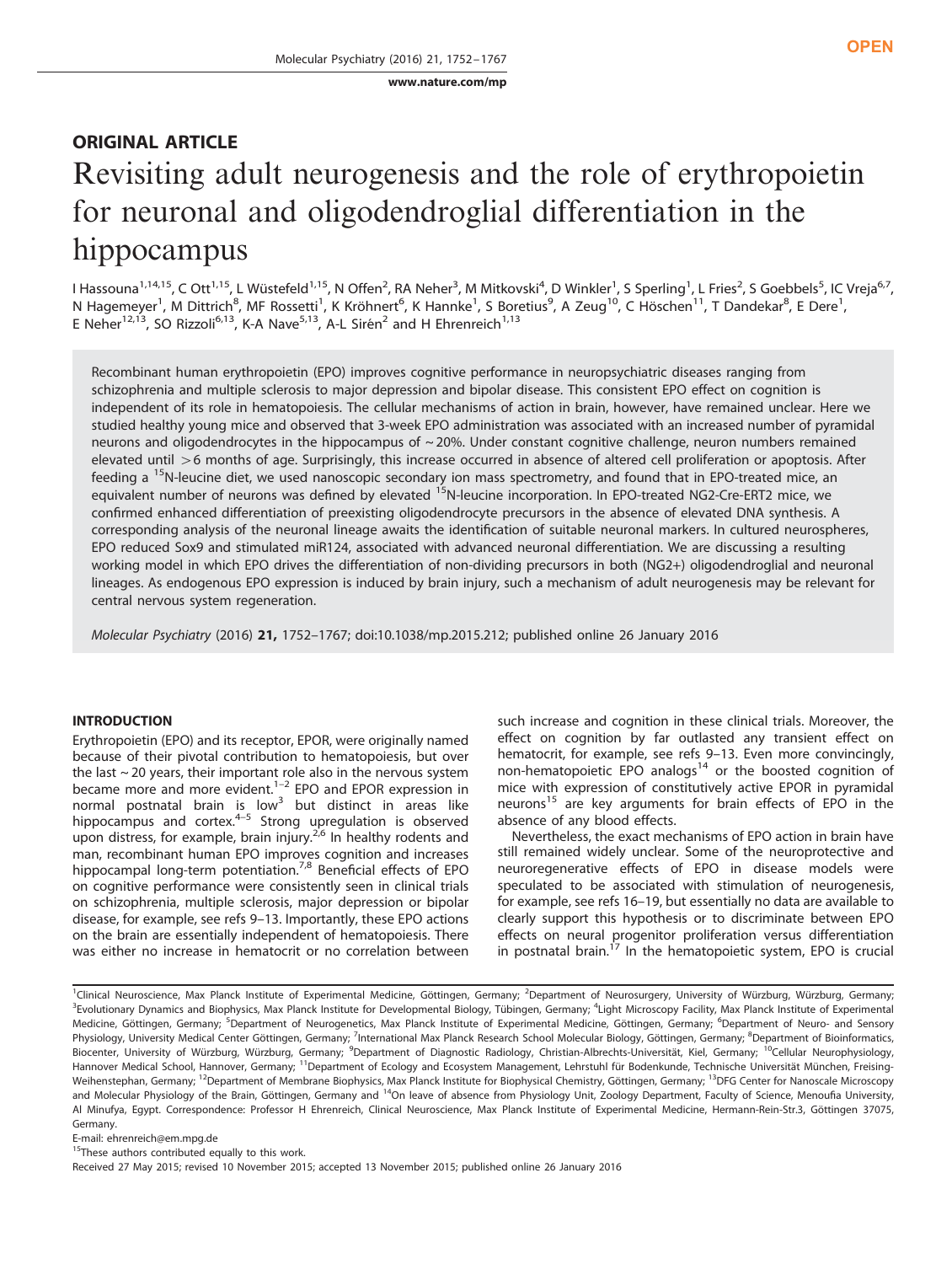for antiapoptotic effects on erythroid precursors and for their differentiation rather than for proliferation.[20](#page-14-0) We therefore wondered whether similar mechanisms may also apply for the nervous system.

Adult neurogenesis has been discovered by labeling mitotic cells of the brain with 5'-bromo-deoxyuridine (BrdU) or <sup>3</sup>  $3H$ -thymidine incorporation into nuclear DNA. This led to the identification of restricted neurogenesis areas in the adult brain, mainly dentate gyrus (DG) and subventricular zone  $(SVZ)$ .<sup>[21](#page-14-0)–25</sup> For oligodendrocytes, the situation is different, as adult precursor cells (OPC) are widely distributed throughout the central nervous system.<sup>[26](#page-14-0)</sup> Adult OPC are multipolar cells, morphologically distinct from small and rapidly dividing progenitors in the SVZ and molecularly defined by specific antigens, such as platelet-derived gro[wth f](#page-14-0)actor receptor α (PDGFRα) and the proteoglycan NG2.27–<sup>30</sup>

Based on our findings of EPO enhancing cognition and longterm potentiation, $7$  and the popular concept of neurogenesis leading to [more](#page-14-0) neurons and more neurons to better learning and memory,<sup>22,31–33</sup> we initiated the present work. We report here the surprising finding that (1) only 3-week administration of EPO to healthy young mice is associated with an approximately 20% increase in the number of mature neurons and oligodendrocytes in hippocampal cornu ammonis (CA1/CA3); (2) under enduring cognitive challenge, these neuron numbers are preserved; (3) this EPO effect involves stimulation of precursor differentiation rather than proliferation or anti-apoptosis. We discuss a resulting working model, in which these observations are—beyond EPO —compatible with a new aspect of postnatal neurogenesis and neuroregeneration.

# MATERIALS AND METHODS

Important note: All experiments in this article, including histological counting, were performed by investigators unaware of (i) group assignment and (ii) treatments ('fully blinded').

### In vivo studies

An overview of in vivo studies performed is given in [Figure 1a.](#page-2-0)

# Mice

All experiments were approved by and conducted in accordance with the regulations of the local Animal Care and Use Committee (Niedersächsisches Landesamt für Verbraucherschutz und Lebensmittelsicherheit— LAVES). Juvenile (28-day-old) male C57BL/6 mice as well as NG2-Cre-ERT2: R26R-td-tomato-mEGFP<sup>[34,35](#page-14-0)</sup> mice on C57BL/6 background were used in all experiments. They were housed in groups of five in standard plastic cages and maintained in a temperature-controlled environment  $(21 \pm 2 \degree C)$  on a 12 h light-dark cycle with food and water available ad libitum. Mice were always randomly assigned to treatment groups. Inclusion–exclusion criteria were pre-established. Included were only male mice with same age and similar body weight. Exclusion criteria before experiment start were impaired health or body weight lower than average. No animals had to be excluded during any of the experiments. Criteria to exclude mice from statistical analysis were determined by the Grubbs' test using GraphPad Software (graphpad.com/quickcalcs). Genotyping of Cre driver and reporter lines have been described.<sup>[34,35](#page-14-0)</sup> Detailed PCR protocols are available on request.

### EPO treatment

Male mice were injected intraperitoneally (i.p.) with recombinant human EPO (NeoRecormon, Roche, Welwyn Garden City, UK, 5000 IU kg–<sup>1</sup> body weight in 0.01 ml g<sup>-1</sup>) or placebo (solvent solution, 0.01 ml g<sup>-1</sup>). Treatment was started at the age of 28 days. Depending on the experiment, EPO was given once (early time point of 6 h) or every other day (later time points of 72 h, 1 week or 3 weeks). BrdU was injected i.p. daily for 3 weeks (5-bromo-2'-deoxyuridin, Sigma-Aldrich, Taufkirchen, Germany, 50  $\mu$ g g<sup>-1</sup> in 0.01ml saline). $^{36}$  $^{36}$  $^{36}$  For induction of Cre-activity in NG2-Cre-ERT2 mice, 100 mg kg<sup>-1</sup> tamoxifen (in corn oil; Sigma-Aldrich) was injected i.p. at P26 and P27.

Cognitive challenge: touch-screen visual discrimination task Mice. Male 4-week-old C57BL/6 mice received either EPO  $(n = 10)$  or placebo ( $n = 11$ ) i.p. every other day over 3 weeks (11 injections in total). After the last injection, the animals were adapted for 1 week to the food deprivation procedure (85% of free feeding body weight) before start of the touch-screen experiment.

Touch-screen-based operant system. Experimental procedures and visual stimuli were based on a previous publication<sup>[37](#page-14-0)</sup> with slight modifications. The operant chamber (dimensions: 18.1 cm  $\times$  17.6 cm  $\times$  18.6 cm), enclosed in a sound and light attenuating box (Med Associates, St Albans, VT, USA), contained a pellet dispenser, which delivered a single 14 mg dustless pellet (TSE Systems, Bad Homburg, Germany) into a food tray (magazine). A touch-sensitive TFT monitor (touch-screen; 18.4 cm × 13.6 cm) was located on the opposite side of the chamber. The touch-screen was divided into two parts, allowing two different visual stimuli (of maximally 7.5 cm × 7.5 cm each) to be presented simultaneously (Controller Software, K-Limbic, Sawbridgeworth, UK).

Touch-screen experimental procedures. Mice were tested on 6 consecutive days per week. Every mouse underwent the following sequence of test phases: (1) acclimation, (2) autoshaping, (3) pre-training 1–3 and (4) visual discrimination. The daily sessions were terminated after 30 min or when the mouse had accomplished the specific learning criterion of the respective test phase.

Acclimation: Pellets were freely available in the magazine (prime reward) with an inter-trial interval of 15 s. A new trial was initiated after collection of the pellet leading to a disruption of an infrared light beam. This test phase was completed after the animal had collected 10 pellets within 30 min.

Autoshaping: The session started with a three pellets prime reward. After the mouse had collected the pellets, two identical stimuli were presented on both sides of the touch-screen for 10 s. The disappearance of the stimuli coincided with a tone, illumination of the pellet tray and the delivery of one pellet. A new trial was initiated after collection of the pellet (inter-trial interval 15 s). Animals that collected 30 pellets within 30 min moved on to the pre-training phase.

Pre-training 1: Again the session started with a three pellets prime reward. After the mouse had collected the pellets, one stimulus was presented pseudo-randomly on the left or right side of the touch-screen. A touch response to the correct side where the stimulus was presented activated the pellet dispenser to release a pellet into the magazine, which was illuminated and signaled by a tone (inter-trial interval 5 s). This test phase was completed after the animal had performed 30 correct responses within 30 min.

Pre-training 2: This test phase was identical to pre-training 1 except that the mouse had to actively initiate a new trial by disrupting the infrared light beam in the magazine a second time (after it had collected the food pellet). Only then the next stimulus could appear.

Pre-training 3: This test phase was identical to pre-training 2 except that an incorrect response to the blank side of the touch-screen where no stimulus was presented resulted in a 5 s timeout with house light turned off and the initiation of a correction trial (maximum of four possibilities to correct the faulty response) with the same stimulus configuration presented. This test phase was completed after the mouse had performed at least 27 correct responses out of 30 trials.

Visual discrimination: This test phase was identical to pre-training 3 except that two different stimuli S+ and S– were presented simultaneously and in a pseudorandom order on the left and right side of the touchscreen. The selection of the stimulus S+ (correct response) led to the disappearance of both stimuli, presentation of a tone, illumination of the food magazine, delivery of a pellet. A new trial could be initiated after the collection of the pellet and an inter-trial interval of 5 s. The selection of the stimulus S– (incorrect response) resulted in a 5 s timeout with house light turned off and the initiation of a correction trial (maximum of four possibilities to correct the faulty response) with the same stimulus configuration presented. The test phase was completed if the mouse accomplished 27 correct responses out of 30 trials or 26 correct responses out of 30 trials on 2 consecutive days, whichever appeared first (correction trials not counted). The experiment was concluded for a given mouse after it had been tested for 61 days including all four test phases.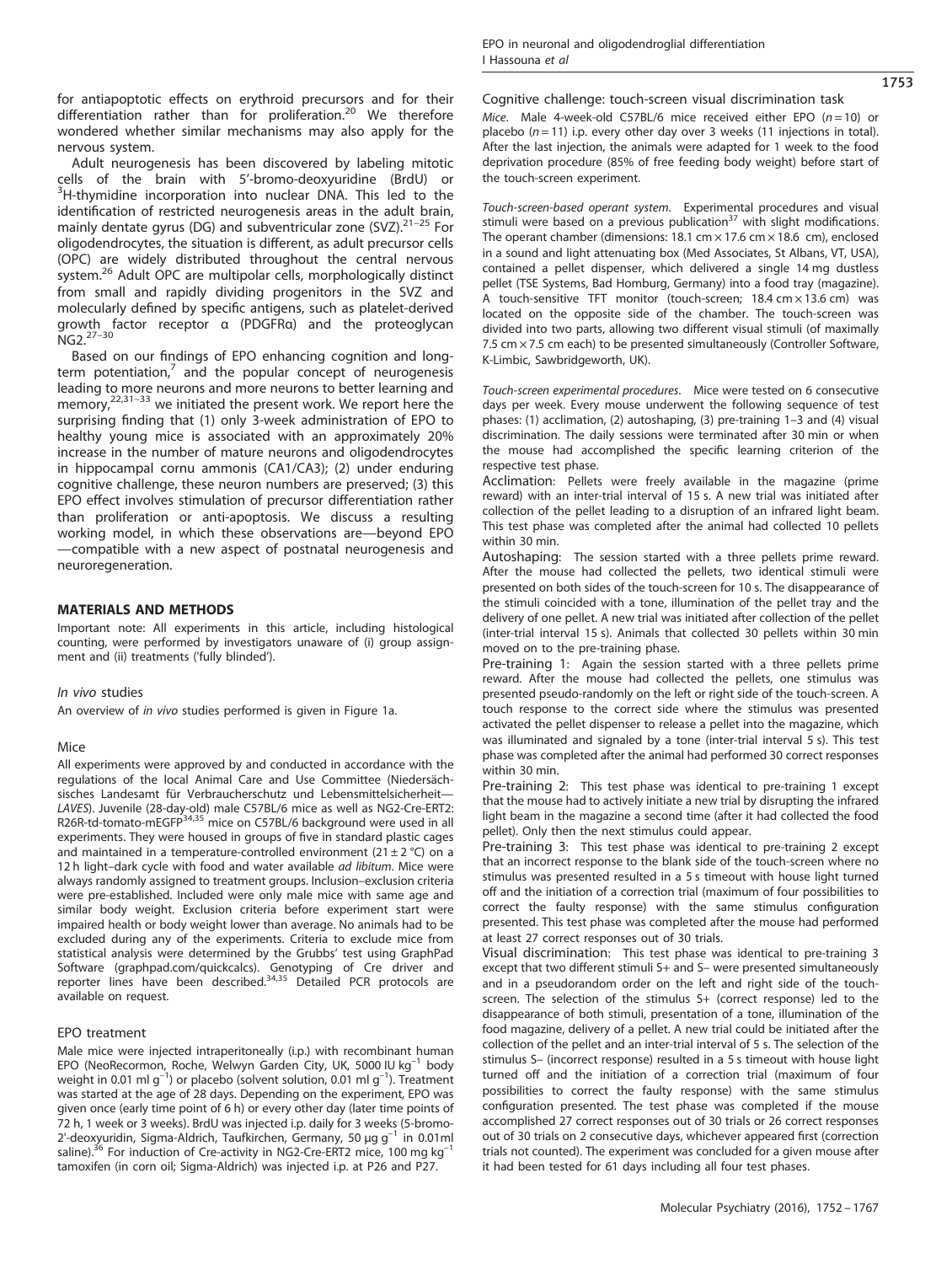EPO in neuronal and oligodendroglial differentiation I Hassouna et al

<span id="page-2-0"></span>

Figure 1. Erythropoietin (EPO) effects on neuron number, proliferation and apoptosis in CA1 and CA3. All data are based on bilateral counting. (a) Experimental design of the in vivo experiments (see f for age at treatment in the magnetic resonance imaging (MRI) design). Mice received EPO or placebo intraperitoneally (i.p.) every other day, starting on postnatal day 28. (b) Number of pyramidal neurons in CA1 and CA3 at 1 week after 3-week EPO versus placebo treatment (w4) (analysis was performed in two independent experiments with identical results;  $n = 17$ in CA1 for both groups, and  $n = 16$  and  $n = 18$  in CA3 for placebo and EPO, respectively). (c) Sample cresyl violet staining, illustrating that pyramidal neurons (arrowhead) can be clearly distinguished from other cells (arrow). (d) Number of CTIP2+ pyramidal neurons in CA1 at w4  $(n=4$  per group). (e) Illustration of the CTIP2 staining in the dorsal hippocampus. The white rectangle indicates the magnified area shown in the lower right corner. (f) MRI-based volumetrical analysis of whole hippocampus (HC) after EPO or placebo ( $n=6$  per group; treatment in this set of male mice was initiated at 11 weeks of age; that is, MRI data were obtained at age 15 weeks). (g) Proliferation determined by 5'-bromodeoxyuridine (BrdU) incorporation at w4 (placebo  $n=7$  and EPO  $n=6$ ). (h) Apoptotic cells analyzed with terminal deoxynucleotidyl transferase-mediated dUTP nick end labeling (Tunel) staining at w4  $(n=10$  for both groups). (i) Confocal analysis of BrdU and NeuN doublepositive cells at w4 ( $n = 6$  for both groups). (j) Confocal picture showing a neuron staining positively for NeuN (green) and BrdU (red). (k and I) Number of Pax6-positive cells at 72h and w1 ( $n=9$  per group). (m) Pax6+ cells (arrows) visualized by 3,3'-diaminobenzidine (DAB) staining. (n) Number of doublecortin (Dcx)-positive cells at w4 ( $n = 9$  per group). (o) Sample picture of Dcx+ cells. All bar graphs shown as mean  $\pm$  s.e.m.; all analyses unpaired, two-tailed t-tests; \*P < 0.05, \*\*P < 0.01, \*\*\* P < 0.001, \*\*\*\*P < 0.0001.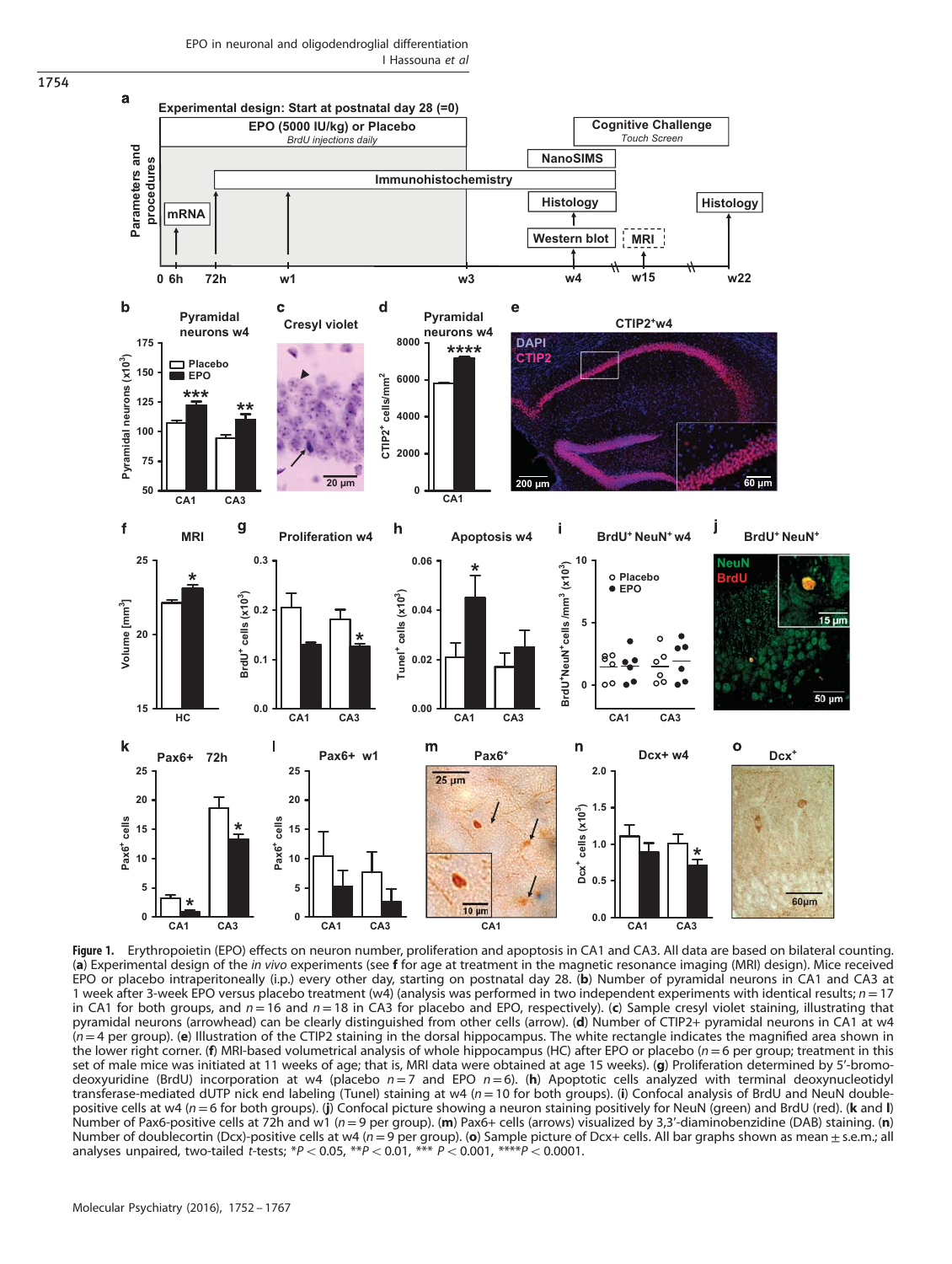Hippocampus volumetry using magnetic resonance imaging (MRI) Male mice at the age of 15 weeks (1 week after 3 weeks of EPO treatment, that is, 4 weeks after EPO treatment start at 11 weeks of age) were anesthetized with 1–1.5% isoflurane in a mixture of oxygen and ambient air and positive ventilated via endotracheal tube. For in vivo volumetry, $38$  three-dimensional fast low angle shot (FLASH; TR/TE = 14.9/3.9 ms) MRI was performed at 9.4T (Bruker Biospin, Rheinstetten, Germany) with an isotropic spatial resolution of 110 μm. Hippocampal volume was determined by manual segmentation using the Amira software (Visage Imaging GmbH, Berlin, Germany).

#### Histology and immunohistochemistry

Mice were anesthetized by i.p. injection with Avertin (Tribromoethanol, Sigma-Aldrich, St Louis, MN, USA, 0.276 mg  $g^{-1}$ ) and perfused transcardially with 0.9% saline followed by 4% paraformaldehyde (PFA). Brains were removed, postfixed overnight at 4 °C with 4% PFA and placed in 30% sucrose/phosphate-buffered saline (PBS) for cryoprotection and stored at -80 ˚C. Whole mouse brains were cut into 30 μm thick coronal sections on a cryostat (Leica, Wetzlar, Germany) and kept in a storage solution (25% ethylene glycol and 25% glycerol in PBS) at –20 °C.

Cresyl violet staining. Every 10th section was mounted on Super Frost microscopic slides (Gerhard Menzel B.V. & Co. KG, Braunschweig, Germany), washed in PBS and immersed for 25 min in dilute cresyl violet stain (0.01%) in acetate buffer (pH 4.5). After dehydration in serial dilutions of ethyl alcohol, sections were coverslipped using DePeX (Serva, Heidelberg, Germany).

Pax6, Dcx, Olig1, PDGFRa, BrdU, Ki67 staining. Every 4th section for BrdU, every 8th for Ki67, every 10th section for Dcx, PDGFRα and Olig1, and every 20th section for Pax6 were washed three times with PBS and mounted on Super Frost microscopic slides. They were dried overnight and rehydrated in PBS. Sections for Pax6, Dcx, Ki67, PDGFRα and Olig1 were microwaved three times for 2 min in citrate buffer. For BrdU staining, sections were pretreated with 1N HCl for 30 min at room temperature (RT). All sections were incubated with 0.5% hydrogen peroxide for 30 min to quench endogenous peroxidases. Afterward, they were permeabilized and blocked with 5% normal horse serum (NHS), 0.5% Triton-X in PBS for 1h at RT. The following primary antibodies (final dilution and source) were used for tissue staining: rabbit anti-Pax6 (1:200, Chemicon, Hampshire, UK), goat anti-Dcx (1:750, Santa Cruz Biotechnologies, Heidelberg, Germany), rabbit anti-PDGFRα (1:2000, Cell Signaling, Danvers, MA, USA), rabbit anti-Olig1 (1:100, Chemicon), mouse anti-BrdU (1:4000, Chemicon) and rabbit anti-Ki67 (1:1000, Novocastra Laboratories, Newcastle Upon Tyne, UK). Antibodies were diluted in 3% NHS, 0.5% Triton-X in PBS. After washing with PBS, sections were incubated with the respective biotinylated secondary antibody for 1.5 h (1:200, Vector Laboratories, Burlingame, CA, USA). The staining was visualized by a peroxidase-labeled avidin-biotin kit (Vector Laboratories) and 3,3'-diaminobenzidine (Sigma-Aldrich). Sections were allowed to dry overnight and coverslipped using DePeX (Serva).

TUNEL staining. To detect cells undergoing apoptosis, an in situ detection kit (DeadEnd Colorimetric TUNEL Kit Promega, Mannheim, Germany) was used. For terminal deoxynucleotidyl transferase-mediated dUTP nick end labeling (TUNEL) staining, every 10th section was washed with PBS and mounted on Super Frost microscopic slides. The staining was performed according to the manufacturer's protocol.

Immunofluorescence double staining. For BrdU and NeuN, every 20th section was washed with PBS and incubated with 1N HCL for 30 min at 45 °C in a shaking water bath. Afterward, sections were permeabilized and blocked with 5% NHS for 1h at RT. Sections were incubated with mouse anti-NeuN (1:25, Chemicon) in 3% NHS, 0.5% Triton-X in PBS for 48 h at 4 °C. After washing with PBS, sections were incubated with a fluorescently labeled secondary antibody (1:1000 goat anti-mouse Alexa Fluor 488; Invitrogen, Darmstadt, Germany) for 1.5 h at RT. Sections were then washed and incubated with the direct-labeled mouse anti-BrdU Alexa Fluor 594 (1:500, Invitrogen) in 3% NHS, 0.5% Triton-X in PBS for 48 h at 4 °C. After washing in PBS, sections were mounted on Super Frost microscopic slides, dried and coverslipped, using Vectashield HardSet mounting medium containing 4,6-diamidino-2-phenylindole (DAPI; Vector Laboratories). For BrdU and Olig1, every 20th section was washed with PBS and mounted on Super Frost microscopic slides. They were dried overnight and rehydrated in PBS. Sections were pretreated with 1N HCl for 30 min at RT. Sections were then boiled in citrate buffer, permeabilized and blocked with 5% NHS for 1h at RT. Sections were incubated with rabbit anti-Olig1

(1:25, Chemicon) and mouse anti-BrdU (1:500, Chemicon) in 3% NHS, 0.5% Triton-X in PBS for 72 h at 4 °C. After washing with PBS, sections were incubated with a fluorescently labeled secondary antibody (1:200 antimouse Alexa Fluor 568 Invitrogen,) and anti-rabbit biotinylated (1:200, Vector Laboratories) for 1.5 h at RT. After washing, sections were incubated with streptavidin Alexa 488 (1:200, Invitrogen), washed in PBS and mounted. For green fluorescent protein (GFP) and CC-1, every 10th section was washed with PBS and mounted on Super Frost slides. They were allowed to dry overnight and rehydrated in PBS. The sections were microwaved three times for 2 min in citrate buffer, then permeabilized and blocked with 5% NHS, 0.5% Triton-X in PBS for 1 h at RT. The following primary antibodies (final dilution and source) were used for tissue staining: rabbit anti-GFP (1:500, SYSY, Göttingen, Germany), mouse anti-APC, clone CC-1 (1:100, Merck, Darmstadt, Germany). Antibodies were diluted in 3% NHS, 0.5% Triton-X in PBS. After washing with PBS, sections were incubated with horse anti-mouse biotinylated secondary antibody for 1.5 h (1:200, Vector Laboratories). Staining was visualized by goat anti-rabbit-Cy2 secondary antibody (1:250, Dianova, Hamburg, Germany) and streptavidin conjugated to Alexa633 (1:250, Life Technologies, Darmstadt, Germany). After washing, sections were incubated with DAPI in PBS (0.125  $\mu$ g ml<sup>-1</sup>, , 406 nm; Sigma-Aldrich), dried overnight and coverslipped by Aqua Poly/ Mount (Polysciences, Warrington, PA, USA). For EPOR/GFP double labeling and CTIP2 stainings, sections (for CTIP2 every 10th) were washed with PBS and then permeabilized/blocked with 5% NHS, 0.5% Triton-X in PBS for 1 h at RT on a shaker. As primary antibodies, goat anti-GFP (1:500, Rockland, Limerick, PA, USA), rabbit anti-EPOR<sup>[6](#page-14-0)</sup> and guinea pig anti-CTIP2 (both 1:300, SYSY) were used. Antibodies were diluted in 3% NHS, 0.5% Triton-X in PBS and sections incubated with primary antibodies for 72 h at 4 °C on a shaker. After washing with PBS, sections were incubated with fluorescently labeled secondary antibodies (donkey anti-goat Alexa Fluor 488 and donkey antirabbit Alexa Fluor 594, both 1:250, Life Technologies, or donkey anti-guineapig-Cy3, 1:300, Dianova) for 1.5 h at RT on a shaker. After washing, sections were incubated with DAPI in ddH<sub>2</sub>O (0.125  $\mu$ g ml<sup>-1</sup>, 406 nm; Sigma-Aldrich), dried overnight and coverslipped by Aqua Poly/Mount (Polysciences).

#### Histological cell counting

Stereological counting of cresyl violet, Dcx, Ki67, PDGFRα, Olig1, BrdU and Tunel-positive cells. Serial coronal sections, spaced at regular intervals for the specific marker under investigation, were taken through the dorsal hippocampus (coordinates from Bregma: −1.34 to −2.54 mm posterior) and the SVZ (coordinates from Bregma: 1.18 to − 0.1 mm) for quantitative analysis. Stereological determination of the cell number was carried out using the optical fractionator technique (Stereo Investigator, MicroBrightfield, Magdeburg, Germany). Cells were counted using a light microscope (Olympus BX-50, Tokyo, Japan) modified for stereology with 40x and 100x oil immersion objectives, a computer-driven motorized stage, z axis position encoder (microcator), and a microfire video camera interfaced to a PC with the software Stereo Investigator 6.55 (MicroBrightfield, Inc., Williston, VT, USA). Cell numbers were estimated using the modified optical fractionator technique[.39](#page-14-0) All stereological analyses for cell counting were performed on both sides of the hippocampus and SVZ. Hippocampus CA2/CA3 region is referred to as CA3 in text and figures. Neurons were counted only in the pyramidal layers of CA1 and CA3 regions (Supplementary Figure 1 and Supplementary Table 1). From area determination of hippocampal subfields, it was estimated that systematic uniform spacing of random sampling site (SURS grid size, x- and y-steps) of  $80 \times 80$  µm would provide  $>10.000$  sampling sites if all sections were analyzed. Accordingly, the x and y dimensions of the counting frame was defined to be  $20 \times 20$  µm, giving an average number of particles counted per optical dissector (with a height of 20 μm and a guard zone of 2 μm from top and bottom) of about 1–2. The estimated total number of neurons in CA1 or CA3 was thus the sum of the counted particles multiplied by the fraction factors 1/ssf, 1/asf and 1/hsf (ssf = section sampling fraction, asf = area sampling fraction, tsf = thickness sampling fraction; Supplementary Figure 1 and Supplementary Table 1). Optimizing the sampling scheme to counting more neurons yielded more precision and a lower coefficient of error.<sup>39</sup> For all markers counted, the same inclusion and exclusion criteria were applied. The stereological sampling scheme was considered adequate when coefficient of error was  $< 0.10<sup>40</sup>$  $< 0.10<sup>40</sup>$  $< 0.10<sup>40</sup>$  As this was not the case for Pax6+ cells, because of the relatively low numbers, conventional counting was applied. Pax6+ cells were counted in CA1 and CA3 regions on serial coronal sections through the dorsal hippocampus, using a light microscope (Zeiss Axiostar Plus, Jena, Germany) with 20x and 40x objectives. The counts represent the mean of CA1 or CA3 counts from four sections per animal.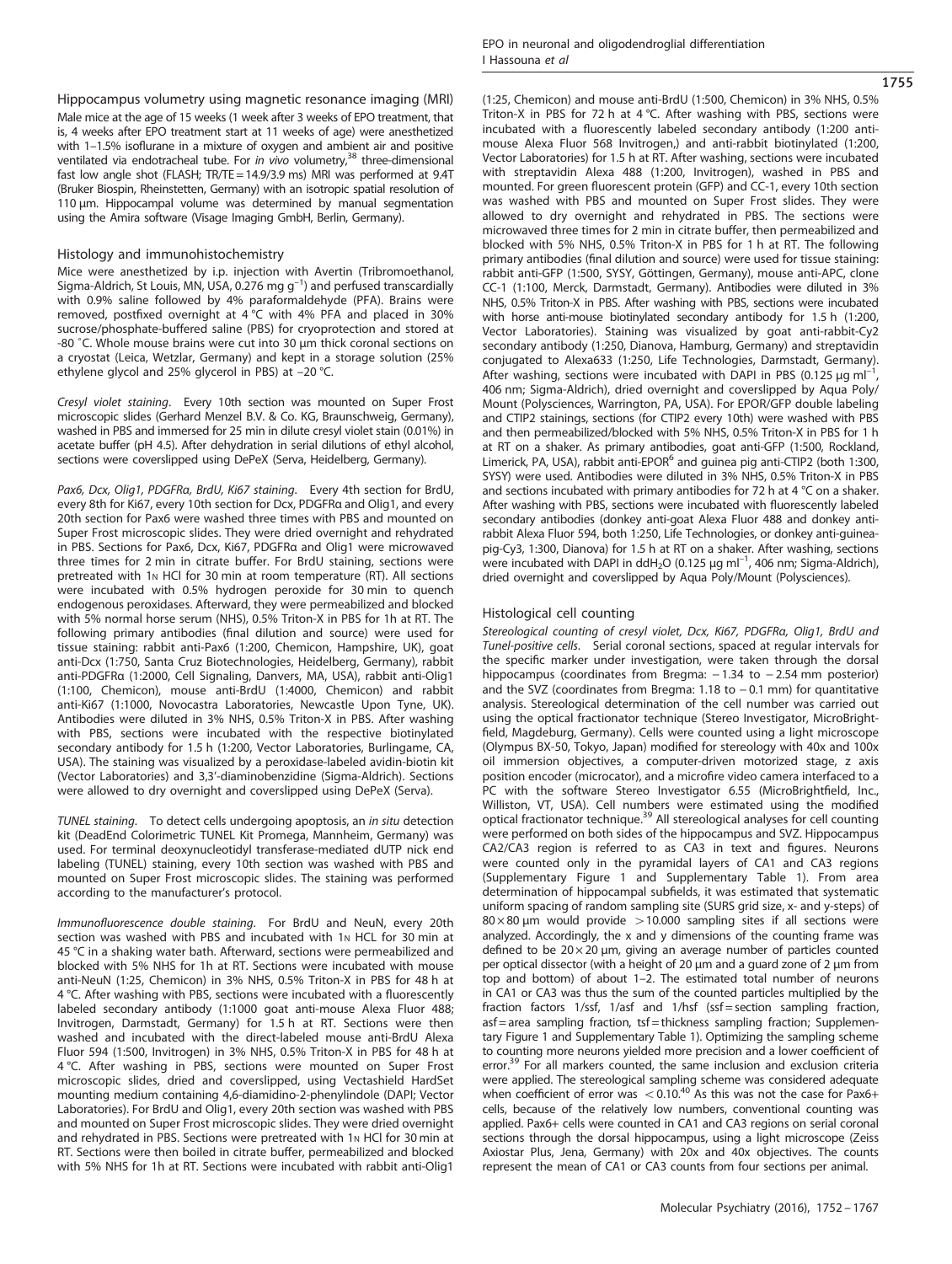Confocal counting of BrdU+/NeuN+, BrdU+/Olig1+, GFP+/CC-1+ and CTIP2+ cells. Confocal laser scanning microscopy (Leica TCS SP2-AOBS for BrdU +/NeuN+, BrdU+/Olig1+ and Leica TCS SP5-II for GFP+/CC-1+ and CTIP2+) was used to count fluorescently double-labeled cells in anatomically matched sections. Every 10th section obtained from the dorsal part of hippocampus (Bregma –1.34 to –2.54 mm posterior) was analyzed bilaterally in each animal. All BrdU-positive cells in hippocampal formations (DG, CA1 and CA3) were examined for either NeuN or Olig1 co-labeling, the markers for mature neurons and oligodendrocytes respectively. Colocalization was confirmed with a z-stack of the respective cell soma, which was acquired with a line-based sequential scan using 3 μm intervals. The immunofluorescent double-labeled cells were verified using oil immersion 63x objective lens. The volume of hippocampal regions was determined for each section using Cavalieri's principle.[39](#page-14-0) Cell density was obtained by dividing the number of double-labeled cells (BrdU+/NeuN+ or BrdU+/Olig1 +) per animal by the total volume of hippocampal region in mm<sup>3</sup>. All GFP+ cells and CTIP2+ in all hippocampus sections were examined for double labeling with CC-1 and DAPI or CTIP2 and DAPI, respectively. Colocalization was confirmed with a z-stack of whole hippocampus sections, which was acquired with a line-based sequential scan, using 0.25- $\mu$ m intervals and a 20 $\times$  glycerol objective. Stacks were further processed by Fiji (http://fiji.sc/Fiji). The final quantification of GFP+/DAPI+, CC-1+/DAPI+, GFP+/CC-1+/DAPI+ and CTIP2+/DAPI+ cells was done using Imaris 7.5.1 (<www.bitplane.com>).

### NanoSIMS experiment

Beginning on postnatal day 28, mice received freely available food pellets containing 1.025% L-Leucine-15N stable isotope (Sigma-Aldrich, Schnelldorf, Germany). On day 28, EPO or placebo treatment was started according to our standard protocol, with injections every other day for 3 weeks. During this treatment, animals received drinking water containing 0.2 mg ml<sup>-1</sup> 5-ethynyl-2'-deoxyuridine (EdU, Life Technologies, Eugene, OR, USA). EPO/placebo treatment, EdU and L-Leucine-<sup>15</sup>N feeding were stopped simultaneously. One week later, mice were anesthetized by i.p. injection with Avertin (Tribromoethanol, Sigma-Aldrich, St Louis, MN, USA,  $0.276$  mg g<sup>-1</sup>) and perfused transcardially with 0.9% saline followed by 4% PFA. Brains were removed, postfixed overnight at 4 °C with 4% PFA and placed in 30% sucrose/PBS for cryoprotection and stored at − 80 °C. Whole mouse brains were cut into 30 μm thick coronal sections on a cryostat (Leica) and kept in a storage solution (25% ethylene glycol and 25% glycerol in PBS) at − 20 °C. Slices of the dorsal hippocampus were immunostained for NeuN to identify neuronal cell bodies. Furthermore, EdU detection was accomplished with a Click-iT EdU Alexa Fluorophore 647 Imaging Kit (Life Technologies, Eugene, OR, USA) to label cells proliferating during the EPO/placebo treatment. In brief, after blocking in 5% NHS, sections were incubated with mouse anti-NeuN (1:500, Chemicon) for 48 h at 4 °C. After washing with PBS, sections were incubated with a Cy3-labeled secondary antibody (1:100 goat anti-mouse, Dianova) for 1.5 h at RT. Sections were washed, permeabilized again and incubated with Click-iT reaction mix according to the manufacturer's instruction. The slices were embedded in LR White resin as previously described, $41$  and regions from the CA1 pyramidal layer area were excised and processed to 500 nm thick sections using a Leica UC6 microtome (Leica). The sections were put on silicon wafers, and first imaged by fluorescence microscopy, to identify the NeuN-labeled areas. Fiducial markers were imprinted on the sections using a two-photon laser at 100% power output, to enable the identification of the same areas in the nanoscopic secondary ion mass spectrometry (NanoSIMS) instrument. Fluorescence imaging was performed using a TCS STED microscope (Leica Microsystems, Wetzlar, Germany), as described.[41](#page-14-0) Only areas that did not contain any EdU staining were used, to exclude the analysis of dividing cells. The silicon wafers were then mounted in a NanoSIMS 50L device (Cameca, Gennevilliers, France), and were scanned using  $Cs<sup>+</sup>$  primary beam. Secondary ions, including  $12C^{14}N$ - and  $12C^{15}N$ -, were detected by mass separation, using a double focalization mass spectrometer (based on 'Mattauch-Herzog' geometry). Areas of 39 by 39  $\mu$ m were imaged, onto 256 × 256 pixel rasters, using a 10 ms pixel dwell-time. Several planes (10–40) were acquired repeatedly, and were assembled into average images using a self-written routine in Matlab (The Mathworks, Ismaning, Germany). For simplicity, the  $^{12}C^{14}N$ and  ${}^{12}C^{15}N$ - ionic species are referred to as  ${}^{14}N$  and  ${}^{15}N$  throughout the work.

Molecular Psychiatry (2016), 1752 – 1767

## In vitro studies

Design overviews of in vitro studies are given in Supplementary Figures 4A, C and 5A.

#### Randomization and exclusion criteria

Samples/dishes per wells were randomly assigned to treatment groups. Exclusion criteria for all experiments were pre-established. Criteria to exclude cultures from statistical analysis were determined by the Grubbs' test using GraphPad Software (graphpad.com/quickcalcs).

#### Neural stem cell (NSC) isolation and culture

NSC were isolated from embryonic mice on day 14 (E14) as described previously<sup>[42](#page-14-0)</sup> with minor modifications. Whole mouse brains were mechanically dissociated and cultured in NSC medium (Dulbecco's modified Eagle's medium/F12 with 15 mm heparin, 2 mm L-glutamine, 2% B27, 0.22% sodium bicarbonate; all from Invitrogen), 1% penicillin/ streptomycin (PAA, Cölbe, Germany), 0.6% glucose (Sigma-Aldrich), and supplemented with  $20 \text{ ng m}^{-1}$  human epidermal growth factor and 20 ng ml<sup>-1</sup> human basic fibroblast growth factor-2 (both from Peprotech, Hamburg, Germany). NSC were cultured at 37 °C under 5%  $CO<sub>2</sub>/95%$  air and 90% humidity. Medium was replaced every third day. NSC-generated neurospheres were passaged every fifth day according to the following protocol: neurospheres were first incubated in AccuMax (PAA, Hamburg, Germany) for 4 min at 37 °C and mechanically triturated with a firepolished Pasteur pipette. New NSC cultures were prepared at a density of  $40$  cells  $\mu$ <sup>-1</sup> in NSC medium and supplemented with 20 ng ml<sup>-1</sup> human epidermal growth factor and 20 ng ml<sup>-1</sup> human basic fibroblast growth factor-2. Tertiary neurospheres were used for all experiments.

#### Neurosphere growth assay

Tertiary neurospheres were dissociated into single cells and seeded with a density of 800 cells per well into 96-well suspension culture plates (Greiner bio-one, Frickenhausen, Germany), containing 200 μl of NSC medium supplemented with 5 ng  $ml^{-1}$  human epidermal growth factor and 5 ng ml–<sup>1</sup> human basic fibroblast growth factor-2. Cells were immediately treated either with 1IU ml<sup>-1</sup> EPO or solvent control, both diluted with PBS, and cultured for 144 h at 37 °C under 5%  $CO<sub>2</sub>/95$ % air and 90% humidity without changing the medium. After 144 h, all wells were analyzed for neurosphere growth: total number of neurospheres per well was counted for each well and every neurosphere was photographed using an Olympus IX70 inverse microscope (Olympus, Münster, Germany) and the AnalySIS software (Soft Imaging System GmbH, Münster, Germany). Sphere diameter was measured using ImageJ (<http://imagej.nih.gov/ij/>).

# NSC cell death assay, TuJ1 and GFAP staining

For the NSC cell death assay, tertiary neurospheres were dissociated into single cells as described above and plated at a density of 25 000 cells on poly-D-lysine (PDL) (Sigma-Aldrich) coated glass coverslips (Paul Marienfeld GmbH & Co. KG, Lauda-Königshofen, Germany) in four-well plates (Nunc/ Thermo Scientific, Langenselbold, Germany). NSC were cultured in minimum essential medium, supplemented with 2% B27, 0.22% sodium bicarbonate, 1% sodium pyruvate (all from Invitrogen), 1% penicillin/ streptomycin, 2 mm L-glutamine (PAA, Cölbe, Germany) and 0.6% glucose (Sigma-Aldrich). Cultures received 1IU ml–<sup>1</sup> EPO or solvent control, both diluted with PBS, for 24 h at 37 °C under 5% CO<sub>2</sub>/95% air and 90% humidity. After 24 h, NSC cultures were treated with Trypan blue (Sigma-Aldrich) and vital and dead cells were counted for five randomly chosen fields on each coverslip. For each NSC culture and condition, five coverslips were analyzed. For TuJ1 and GFAP staining, NSC were differentiated in minimum essential medium on PDL-coated glass coverslips in 24-well plates (Greiner bio-one) in the presence of 1 IU  $ml^{-1}$  EPO or solvent control. Cells were seeded with a density of 50 000 cells per coverslip. After 96 h, cells were fixed in 4% PFA in PBS (Sigma-Aldrich) and stained with a mouse-anti-TuJ1 (1:500, Sigma-Aldrich) or mouse-anti-GFAP (1:1000, Novocastra, Newcastle Upon Tyne, UK) primary and a goat anti-mouse-Cy3 secondary antibody (1:1000, Dianova). In addition, cell nuclei were counterstained with DAPI. For each NSC culture and staining, photos from eight coverslips (six randomly chosen fields per coverslip) were taken using an Axiophot 2 fluorescence microscope (Zeiss, Jena, Germany) with a Spot Insight camera (Visitron Systems, Puchheim, Germany). From each photo taken, the number of living and dead (DAPI) as well as TuJ1 or GFAPpositive cells were counted.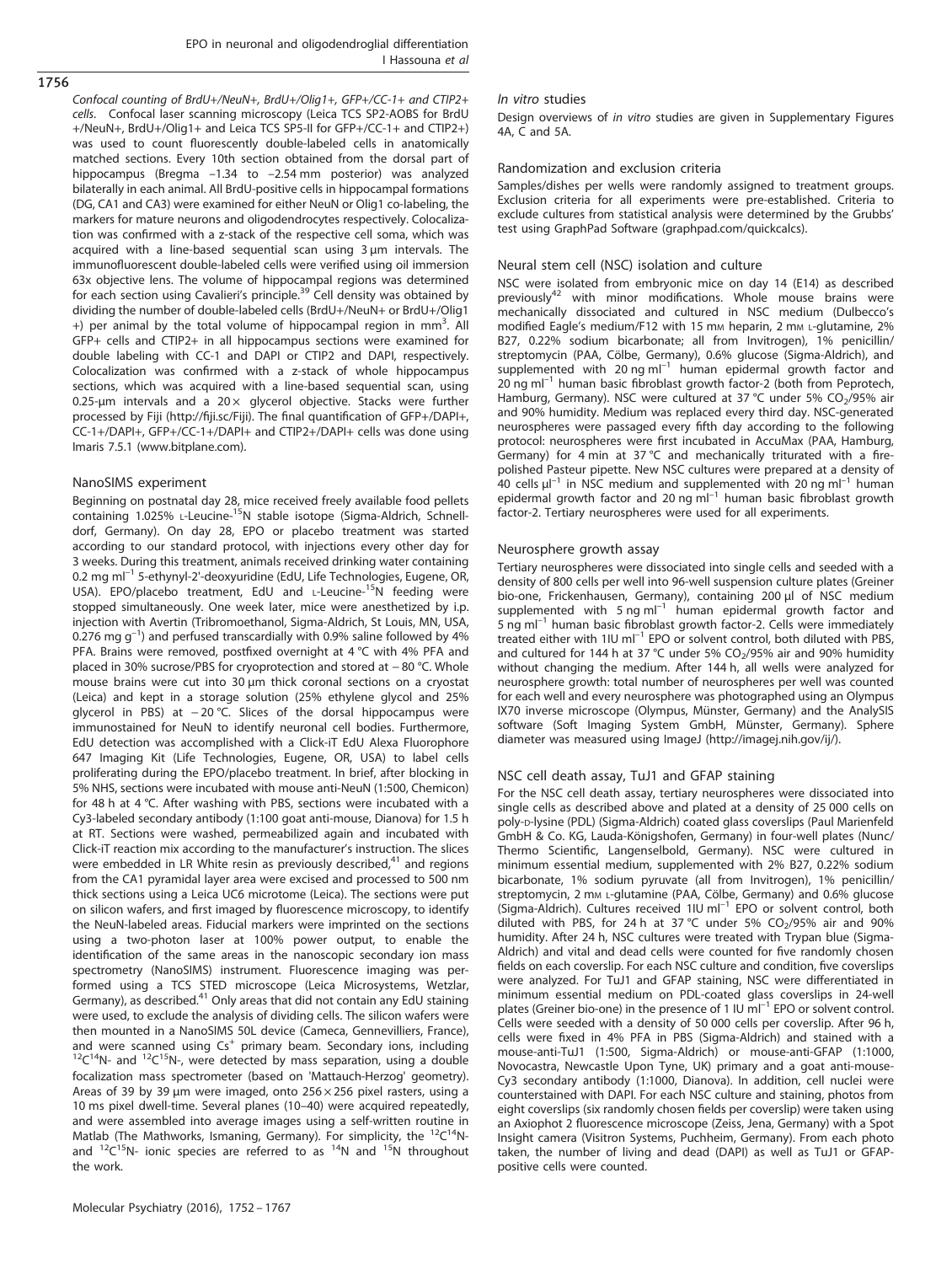#### Knock-down of miR124

Tertiary neurospheres were dissociated into single cells as described above. NSC were transfected with either the FAM-labeled miRCURY LNA miR124 inhibitor or the FAM-labeled miRCURY LNA control oligonucleotide (Exiqon, Skelstedet, Denmark) using the Amaxa mouse neural stem cell nucleofector kit (Lonza, Cologne, Germany) according to the manufacturer's instructions. Both LNA oligonucleotides were used at a concentration of 60 mm. A neurosphere growth assay was performed 96 h after transfection as described above with the following change: 2000 transfected cells per well were plated to compensate for the increased cell death because of the transfection procedure. Cells were treated with 1 IU  $ml^{-1}$  EPO or solvent control (six replicates per condition).

## Primary hippocampal neuronal culture E17 (E17-HCC)

Hippocampal cultures from mice at embryonic day 17 (E17) were prepared as described previously.<sup>7</sup> The removal of the meninges and dissection of the hippocampi was done in Hank's balanced salt solution (Invitrogen) supplemented with penicillin/streptomycin (PAA Laboratories GmbH, Pasching, Austria) and HEPES (Invitrogen). The hippocampi were trypsinized and mechanically triturated with a fire-polished Pasteur pipette. Cells were seeded on PDL-coated six-well plates for RNA isolation with a density of 170 000 cells per well. For immunocytochemistry, 25 000 cells were seeded on PDL-coated coverslips. Neurons were cultured in minimum essential medium/B27 medium (Invitrogen) supplemented with sodium bicarbonate, sodium pyruvate, L-glutamine, penicillin, streptomycin and 0.6% glucose. Cultures were incubated at 37 °C under 7.5% CO<sub>2</sub>/92.5% air and 90% humidity. To analyze the basal EPOR expression, total RNA was isolated 0.3 h and 24h after seeding. In all other experiments, cells were treated with  $0.3$  IU ml<sup>-1</sup> EPO or solvent control 0.3 h after seeding. This time point is declared as time point 0. RNA was isolated at 0.25, 0.5, 1, 3, 6, 12 and 24 h after treatment. The immunocytochemical analysis was performed after 6 h, 12 h, 24 h, and at day 8 (d8).

#### Immunocytochemistry

After 6, 12 and 24 h in culture, cells grown on coverslips were stained for Dcx or GFAP to analyze the culture composition and double-stained for Dcx and MAP2 to determine the differentiation ratio. Cells were fixed with 4% paraformaldehyde for 20 min, permeabilized and blocked in 0.2% Triton-X-100 with 10% NHS in PBS for 20 min. Cells were incubated with goat anti-Dcx (1:200, Santa Cruz Biotechnologies) or mouse anti-GFAP (1:500, Novocastra, Newcastle Upon Tyne, UK) in 0.02% Triton-X-100 with 1% NHS at 4 °C overnight, followed by the rabbit anti-goat-Cy2 secondary antibody or goat anti-mouse-Cy2 secondary antibody (1:1000, Dianova) at RT. Afterward, coverslips were dried and mounted with fluorescence mounting medium (Vector Laboratories) containing DAPI. For double staining, goat anti-Dcx (1:1000, Santa Cruz Biotechnologies) and primary labeled mouse anti-MAP2 Alexa Fluor 488 antibody (1:2000, Chemicon) were used to colocalize Dcx with MAP2 expression. At d8, neurons were quadruple stained for Dcx, MAP2, SynI and SytI. Cells were first stimulated for 10 s with high K<sup>+</sup>-base solution (70 mm KCl, 140 mm NaCl, 10 mm HEPES, 10 mm glucose, 4 mm  $MgCl<sub>2</sub>$ , 4 mm  $CaCl<sub>2</sub>$ ) in presence of rabbit antisynaptotagmin<sub>luminal</sub> (1:50, SYSY) and then transferred into low K<sup>+</sup>-base solution (2.4 mm KCl) in presence of the same antibody for 30 s at 37 °C. After 2-min washing, cells were fixed with 3% paraformaldehyde and 2% acrolein in PBS for 20 min at RT. Cells were permeabilized and blocked in 0.2% Triton-X-100 with 10% NHS in PBS for 20 min and incubated with goat anti-Dcx (1:4000, Santa Cruz Biotechnologies) and mouse antisynapsin I (1:4000, SYSY) at 4 °C overnight. The next day, cells were incubated with fluorescently labeled secondary antibodies (1:1000 Alexa Fluor 546 donkey anti-mouse, 1:500 Alexa Fluor 594 donkey anti-rabbit, 1:1000 Alexa Fluor 633 donkey anti-goat; Invitrogen) for 1 h at RT. Finally, cells were incubated with primary labeled mouse anti-MAP2 Alexa Fluor 488 antibody (1:2000, Chemicon) at 4 °C overnight. Before mounting with Aqua Poly/Mount (Polysciences), cells were stained with DAPI  $(0.125 \mu g \text{ ml}^{-1}, 406 \text{ nm}; \text{Sigma-Aldrich}).$ 

#### Fluorescent microscopy counting

For analyzing cell number and cell death, the DAPI-stained cells were counted by using upright light microscope (Axiophot, Zeiss) in two categories. Cells with homogenous oval nuclei were counted representing normal living cells. Cells showing a condensed chromatin formation or fragmented nuclear bodies were considered as apoptotic cells. The number 1757

of apoptotic cells is divided by the total number of DAPI-positive cells to obtain the percentage of cell death. To estimate culture composition, four visual fields of Dcx+ or GFAP+ cells were counted and normalized to DAPI.

# Confocal microscopy and analysis

Images were obtained using an inverted confocal laser scanning microscope (Leica TCS SP2-AOBS; Mannheim, Germany) equipped with an UV-diode (405 nm), argon (458, 476, 488, 514 nm), DPSS (561 nm) and 2 He–Ne laser (594, 633 nm). Pictures were taken with a 63x Plan-Apo, 1.4NA oil immersion objective.

Double stain. Images for 6, 12 and 24 h were taken with a line average of 4. Acquisition settings were held constant across recordings within each experiment. For the intensity-based comparison of Dcx and MAP2, the free available software Fiji (http://fi[ji.sc/Fiji\)](http://fiji.sc/Fiji) was used. Briefly, the 8-bit pictures were converted into 32-bit pictures, a Gaussian filter with sigma = 232 nm was applied, the background was subtracted, the lower threshold was set to 7 and the upper threshold was set to 250. Integrated density of Dcx and MAP2 was measured and ratio taken.

Quadruple stain. Using sequential image recording with fixed emission windows and applying a blind source separation technique, we unmixed the fluorescence contributions of four different fluorescent dyes (Dcx-Alexa Fluor 633, MAP2 Alexa Fluor 488, SytI-Alexa Fluor 594, SynI-Alexa Fluor 546). Twelve-bit images for d8 were taken with a zoom factor 2.5, line average 4 and an accumulation of three scans. Detector gain of 500 was used for all photomultiplier tubes, offset and laser intensity percentages were held constant across images within each experiment. The choice of fluorochromes and emission windows ([Figure 6a\)](#page-12-0) was optimized for the subsequent nonnegative tensor factorization decomposition, which further took available lasers of our imaging setup into account. Images were acquired sequentially, whereas emission windows were kept fixed. The images were spectrally decomposed using the nonnegative tensor<br>factorization algorithm described previously<sup>[43](#page-14-0)</sup> with minor modifications. The nonnegative tensor factorization algorithm was initialized with spectra as determined by single stained samples. The spectrum of Alexa Fluor 633 (Dcx) was kept fixed during the decomposition. The nonnegative tensor factorization algorithm was coded in Python; the source code is available on request. Further data processing was also done with custom written Python scripts. Using the unmixed images, we determined the total fluorescence intensity of Dcx and MAP2 in the area above a threshold (250 in units of photomultiplier count). To detect synaptic buttons in SynI and SytI stains, we applied a custom-made feature detection algorithm to the images. Images where smoothed using a Gaussian filter with sigma = 186nm, Laplace filtered and thresholded to isolate small maxima in fluorescence intensity corresponding to synaptic buttons. To increase the signal to noise ratio, we considered only buttons that have integrated fluorescence intensity  $>$  7000. Having detected the putative synaptic buttons, we investigated the morphology of the buttons positive for SynI, SytI, and those buttons positive for both SynI and SytI. Analysis scripts are available on request.

### Protein extraction

Tissues. Protein extraction and analysis was done as described previously.[44](#page-14-0) Mice were decapitated; the hippocampi were taken out, immediately frozen on dry ice and stored at –80°C. For the analysis of myelin and control proteins, samples were homogenized in lysis buffer (50 mm Tris HCl (pH 8.3), 150 mm NaCl, 40 mm NaF, 5 mm EDTA, 5 mm EGTA, 1 mM Na3VO4, 1% Igepal, 0.1% sodium deoxycholate, 0.1% sodium dodecyl sulfate) also containing 1 mm phenylmethysulfonylfluoride, 10 μg ml<sup>-1</sup> aprotinin and 10 μg ml<sup>-1</sup> leupeptin. The tissue lysates were freeze-thawed four times and homogenized by pulling through a 1 ml syringe 10 times and centrifuged at 12 000 r.p.m. for 45 min. To estimate the phosphorylation of pMAPK/MAPK, total protein was extracted from cultures by using PhosphoSafe (Merck) according to the manufacturer's instructions.

Neurosphere suspension cultures. Tertiary neurospheres were dissociated into single cells as described before and suspension cultures were prepared with a density of 40 000 cells per suspension culture flask. NSC were cultured 24 h in NSC medium supplemented with 5 ng m $I^{-1}$  human epidermal growth factor and human basic fibroblast growth factor-2 at 37 °C under 5% CO<sub>2</sub>/95% air and 90% humidity. After 24 h, 1 IU ml<sup>-1</sup> EPO or PBS was added to the suspension culture and total cell protein was isolated 10 min after treatment.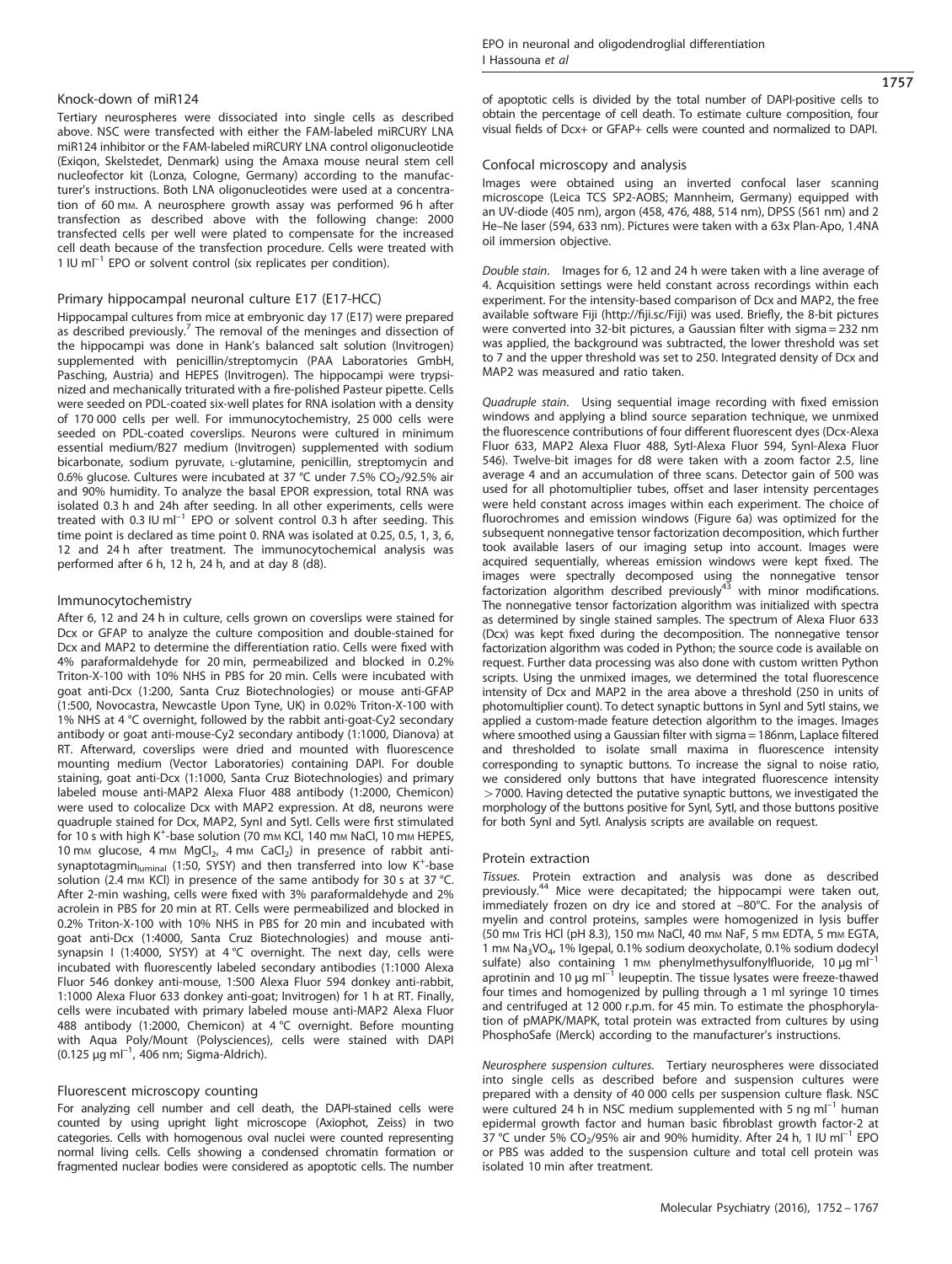Neurosphere differentiation cultures. Single NSC were plated on six-well plates (Nunc/Thermo Scientific), coated with PDL at a density of 170 000 cells per well in minimum essential medium. NSC were allowed to adhere to the surface for 0.3 h before 1 IU  $ml^{-1}$  EPO or PBS was added and total cell protein was isolated after 10 min.

E17 hippocampal neuronal cultures. Cells were seeded on PDL-coated six-well plates with a density of 170 000 cells per well. Cells were treated with 0.3 IU ml<sup>-1</sup> EPO or placebo at 0.3 h or 24 h after seeding and protein was isolated after 10min.

# Immunoblot analysis

Supernatant from cells or tissue (10 μl) were used for determination of total protein by the Lowry method. The remaining supernatant was mixed with three volumes of Laemmli buffer (250 mm Tris HCL (pH 8.3), 8% sodium dodecyl sulfate, 40% glycerol, 20% 2-mercaptoethanol, 0.04% pyronin Y) boiled for 5–10min at 95˚C and frozen at − 80 °C until blotting. In all, 10–20 μg protein were run on NuPAGE 4-12% Bis-Tris Gel (Invitrogen) for 1h at 180 V and transferred to a nitrocellulose membrane for 90 min at 30 V. After blocking with 5% milk in Tween20-Tris-buffered saline at RT for 1h, membranes were incubated with primary antibodies: mouse antipMAPK, rabbit anti-MAPK, mouse anti-CNPase (all 1:1000, Sigma-Aldrich), rabbit anti-MBP (1:5000, Dako, Carpinteria, CA, USA) and mouse anti-GAPDH (1:5000, Assay Designs, Ann Arbor, MI, USA), rabbit anti-TOM20 (1:2000, Santa Cruz Biotechnologies), mouse anti-GAD67 (1:5000, SYSY), mouse anti-Grp75 (1:2000, Assay Designs), rabbit anti-TrkB (1:200, Upstate Biotechnology, Lake Placid, NY, USA), rabbit anti-Sox9 (1:2000, Millipore, Billerica, MA, USA), rabbit anti-actin (1:2000, Sigma-Aldrich). Immunoreactive bands were visualized by using secondary antibodies coupled to horseradish peroxidise (1:2000, Sigma-Aldrich) by enhanced chemiluminescence (Immobilon Western, Millipore). Densitometrical analysis of protein bands was performed using ImageJ software. Proteins were either normalized to GAPDH (CNPase, MBP, TOM20, GAD67, Grp75, TrkB) or actin (Sox9).

Isolation of total RNA and quantitative real-time RT-PCR (qPCR) Tissue or cells were homogenized in Trizol or Quiazol. Total RNA was isolated by using the miRNeasy Mini Kit (Qiagen, Hilden, Germany).

mRNA. First-strand complementary DNA was generated from total RNA using N9 random and Oligo(dT) 18 primers. The relative concentrations of mRNAs of interest in different complementary DNA samples were measured out of three replicates using the threshold cycle method (delta Ct) for each dilution and were normalized to levels of beta-actin RNA. Reactions were performed using SYBR green PCR master mix (ABgene, Foster City, CA, USA) according to the protocol of the manufacturer. Cycling was done for 2 min at 50 °C, followed by denaturation at 95 °C for 10 min. The amplification was carried out by 45 cycles of 95 °C for 15 s and 60 °C for 60 s. The specificity of each primer pair was controlled with a melting curve analysis. For qPCR, we used the following primers: mouse Dcx (NM\_001110222.1) fwd: 5′-CCTTGGATGAGAATGAATGC-3′, rev: 5′-TGA GTCAGCTGGAGACTTGC-3′; mouse EPOR (NM\_010149.2) fwd: 5′-CCTCA TCTCGTTGTTGCTGA-3′, rev: 5′-CAGGCCAGATCTTCTGCTG-3′; mouse GFAP (NM\_010277.2) fwd: 5′-ACAGACTTTCTCCAACCTCCAG-3′, rev: 5′-CCTTCTG ACACGGATTTGGT-3′; mouse MAP2 (NM\_ 001039934) fwd: 5′-AAGCACT GATTGGGAAGCACTC-3′, rev: 5′-CGTCGGCCATCTTTCAGATCTC-3′; mouse ND1 (NM\_010894) fwd 5′-CGCAGAAGGCAAGGTGTC-3′, rev 5′-TTTGGTCAT GTTTCCACTTCC-3′; mouse S100B (NM\_009115) fwd: 5′-AACAACGAGCT CTCTCACTTCC-3′, rev: 5′-CTCCATCACTTTGTCCACCA-3′; mouse Sox9 (NM\_ 011448.3) fwd: 5′-CAAGCGGAGGCCGAAGA-3′, rev: 5′-CAGCTTGCACGTC GGTTT-3′, mouse beta-actin (NM\_007393.3) fwd: 5′-CTTCCTCCCTGGA GAAGAGC-3′, rev: 5′-ATGCCACAGGATTCCATACC-3′.

miR124. First-strand complementary DNA synthesis and reactions were generated from total RNA using the TaqMan MicroRNA RT Kit, TaqMan MicroRNA Assay for hsa-miR124, TaqMan MicroRNA Assay for sno-RNA142 as a housekeeper and TaqMan 2x Universal PCR Master Mix (ABgene) according to the protocol of the manufacturer. Cycling was done with 10-min denaturation at 95 °C and amplification for 40 cycles at 95 °C for 15 s and 60 °C for 60 s.

# Molecular Psychiatry (2016), 1752 – 1767

#### Statistical analyses

Data are expressed as mean ± s.e.m. All data sets were normally distributed as ascertained with the Kolmogorov–Smirnov test. Statistical analysis was performed using two-tailed Student's t-tests for all in vivo and in vitro data. One-tailed Student's t-tests (stated in the Supplementary Figure legend) were performed whenever experiments were confirmatory or clearly hypothesis driven. Variances were overall similar between compared groups. Touch-screen visual discrimination data were analyzed by means of Kaplan–Meier survival analysis and log ranked Mantel–Cox test. Data plotting and statistical analysis were done using GraphPad Prism 5 (GraphPad Software, San Diego, CA, USA). Statistical differences were considered to be significant when  $P < 0.05$  (\*P $< 0.05$ , \*\*P $< 0.01$ ,  $***P<0.001$ ,  $***P<0.0001$ ). Sample size estimates were based on extensive experience with similar experiments; expected effect sizes (Cohen´s d see, for example, Cohen<sup>45</sup>) were according to these previous data strong (d > 1; see for example, Sargin et  $al^{44}$  $al^{44}$  $al^{44}$ ). Considering all the data, we furthermore performed power analyses to show adequate sample size according to the observed effect sizes of the experiments (software G\*Power Version 3.1.7, Düsseldorf, Germany). The adequate power (1–βerror) was defined as  $\geq 80\%$  and the α-error as 5%. Overall, adequate sample sizes led to observed effect sizes (1.23–6.90) agreeing with the estimates from previous experiments (strong;  $d > 1$ ). Examples of key experiments: analysis of pyramidal neurons in CA1 in the first cohort of mice [\(Figure 1b](#page-2-0); observed effect size  $d = 1.97$ ). Analysis of pyramidal neurons in the first cohort of mice in CA3 ([Figure 1b](#page-2-0); observed  $d = 1.23$ ). Analysis of the coefficient of variation of the  $15N/14N$  ratio in the neuronal nuclei in CA1 (Figure 3I; observed  $d = 6.90$ ). Analysis of MBP expression in the hippocampus ([Figures 2c and d](#page-7-0); observed  $d = 1.45$ ). Analysis of the percentage of CC-1+/GFP+ within the pool of GFP+ cells in the hippocampus of NG2-Cre-ERT2:R26R-td-tomato-mEGFP mice ([Figure 2l;](#page-7-0) observed  $d = 1.86$ ).

# RESULTS

EPO administration to young mice increases neuron numbers in CA1 and CA3

We applied our EPO treatment protocol known to increase long-term potentiation and to improve memory<sup>[7](#page-14-0)</sup> (experimental design; [Figure 1a\)](#page-2-0). Stereological quantification of pyramidal neurons bilaterally in CA1/CA3 of 8-week-old mice, that is, 1 week after 3 weeks of EPO (5000 IU kg<sup>-1</sup> every other day) or placebo injections, revealed a ~ 20% increase in mature neurons upon EPO [\(Figures 1b](#page-2-0) [and c;](#page-2-0) Supplementary Figure 1, Supplementary Table 1). This increase was determined in two independent experiments on different mouse cohorts. To confirm the augmented pyramidal neuron numbers, we additionally performed anti-CTIP2 staining. CTIP2 is a transcriptional regulatory protein<sup>46</sup> that specifically labels pyramidal neurons in CA1. Indeed, the number of CTIP2+ cells in CA1 of the EPO-treated group was  $\sim$  22% higher compared with the placebo group ([Figures 1d and e\)](#page-2-0). Importantly, this increase is also reflected by a larger hippocampal volume in MRI in 15-week-old mice where treatment was started at 11 (instead of 4) weeks of age ([Figure 1f\)](#page-2-0). Total brain volume and body weight of EPO-treated mice did not differ from placebo (data not shown).

Higher neuron numbers upon EPO are not explained by increased proliferation or decreased apoptosis

To elucidate the elevated neuron numbers upon EPO in CA1/CA3, we searched for evidence of increased proliferation or reduced apoptosis. Surprisingly, we observed the opposite: BrdU+ cells were diminished ([Figure 1g](#page-2-0)) and apoptotic cells raised ([Figure 1h](#page-2-0)). Double staining with BrdU and NeuN, a marker of mature neurons, showed comparable numbers in EPO and placebo mice [\(Figures 1i](#page-2-0) [and j\)](#page-2-0). At earlier time points, for example, at 1 week of EPO treatment, neither proliferation nor apoptosis were altered (data not shown). In addition, staining for the cell cycle marker Ki67 in whole hippocampus at 1 week of EPO/placebo injections did not reveal any differences in Ki67+ cells between treatment groups  $(224 \pm 34)$ versus 221  $\pm$  25; P = 0.96), supporting that there is no increased DNA replication in this brain region upon EPO administration.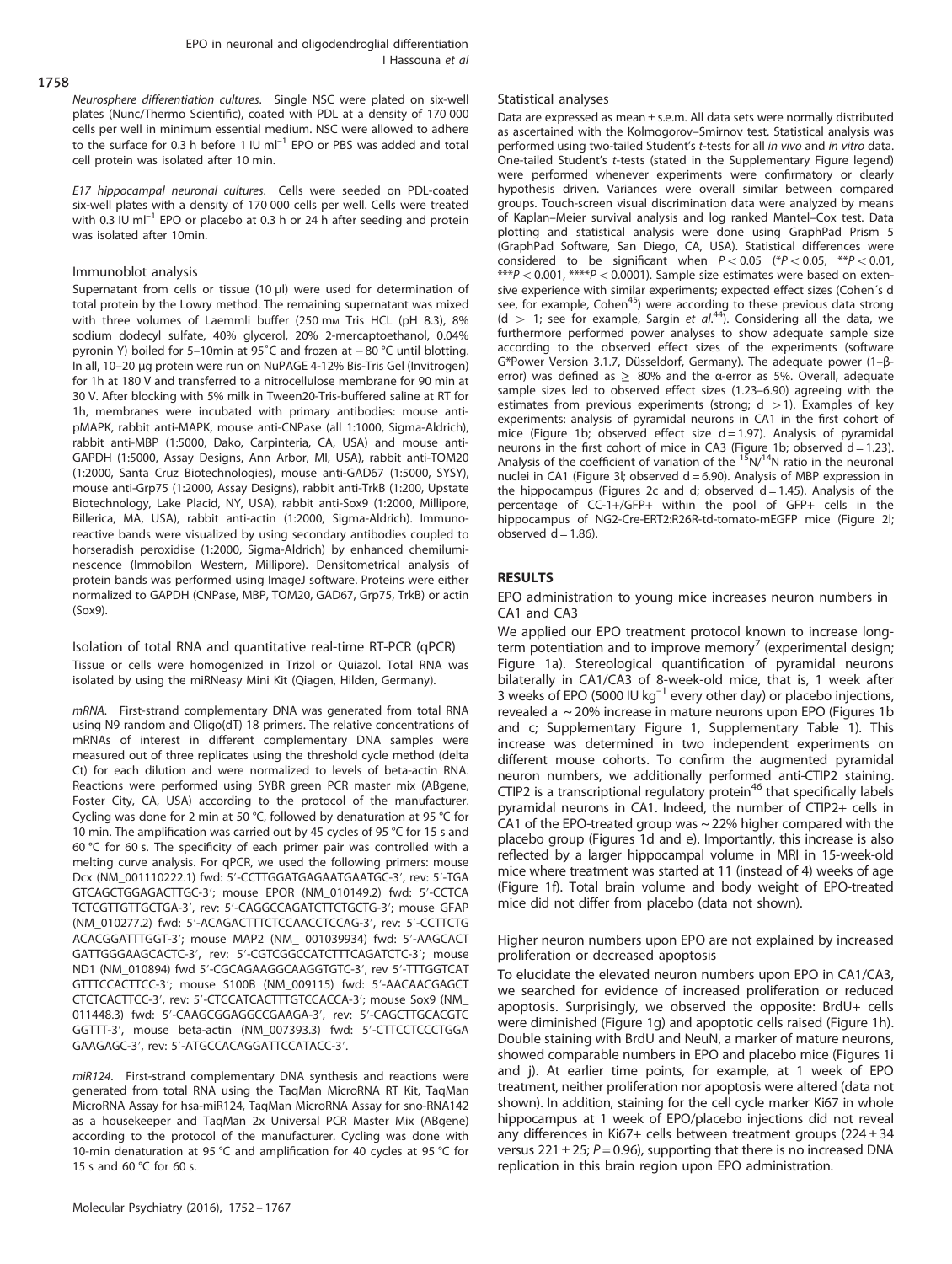EPO in neuronal and oligodendroglial differentiation I Hassouna et al

<span id="page-7-0"></span>

Figure 2. Erythropoietin (EPO) effects on oligodendrocytes and myelination. All data are based on bilateral counting. (a) Number of mature oligodendrocytes with cytoplasmic Olig1 expression in CA1 and CA3 at w4 (placebo  $n=8$  and EPO  $n=10$ ). (b) Olig1+ cells visualized by 3,3'diaminobenzidine (DAB) staining. (c) Densitometrical quantification of myelin proteins (housekeeping gene GAPDH) extracted from hippocampal tissue (n = 10 for all proteins and groups except  $n = 8$  for placebo of MBP and CNPase). (d) Sample western blots. (e) Number of 5'-bromo-deoxyuridine (BrdU) and cytoplasmic Olig1 double-positive cells in CA1 and CA3 at w4 (n = 5 for both groups). (f) Illustration of BrdU and Olig1 colocalization. (g) Number of platelet-derived growth factor receptor α+ (PDGFRα+) OPC at 72 h after start of EPO/placebo treatment ( $n = 10$  for both groups). (h) PDGFR $\alpha$ + cells visualized by DAB staining. (i) Number of PDGFR $\alpha$ + OPC at w4 after start of EPO/placebo treatment (placebo  $n=8$  and EPO  $n=10$ ). (j) Left hippocampus of NG2-Cre-ERT2:R26R-td-tomato-mEGFP mice at w4 (postnatal day 56), stained for CC-1, green fluorescent protein (GFP) and 4,6-diamidino-2-phenylindole (DAPI); CC, corpus callosum; PL, pyramidal layer. (k) Magnification of the white square area denoted in j, showing a CC-1+/GFP+/DAPI+ cell in all 3 dimensions (xy, xz and yz). (l) CC-1+/GFP+ cells expressed as percentage of total NG2 (GFP+) cells at w4 ( $n = 5$  for both groups). (m) CC-1+ cells at w4 ( $n = 5$  for both groups). (n) Hippocampus of NG2-Cre-ERT2:R26R-td-tomato-mEGFP mice at postnatal day 31, showing co-labeling for NG2 and EPOR. HC, total hippocampus; All bar graphs shown as mean $\pm$ s.e.m.; all analyses unpaired, two-tailed t-tests, except for subpanel **m** one-tailed t-test;  $*P < 0.05$ ,  $**P < 0.01$ ,  $***P<sub>0.001</sub>$ .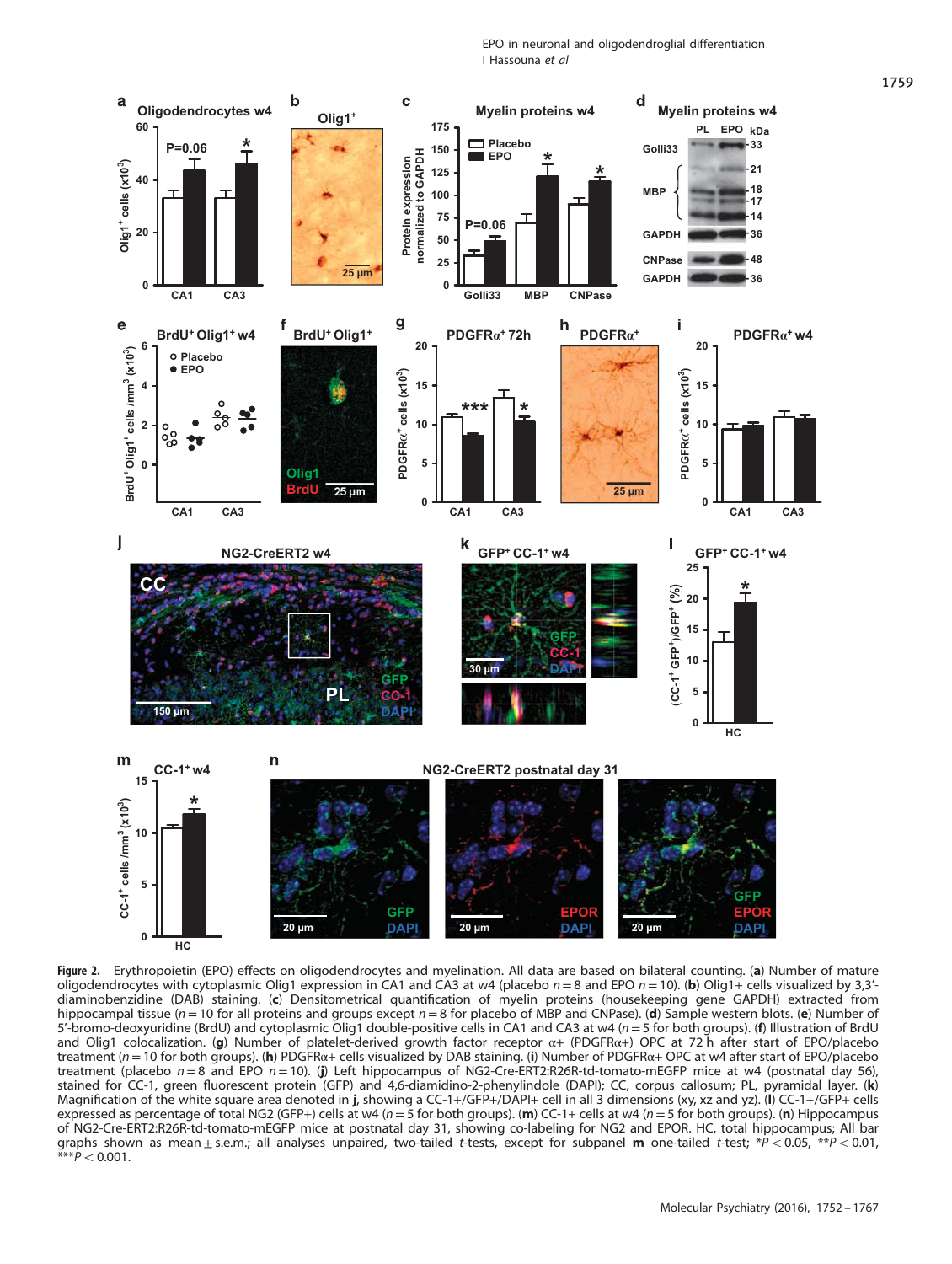Reduction of neuronal precursor cells as an early response to EPO The considerable increase in neurons upon EPO could be due to an accelerated differentiation of neuronal progenitors. In that case, staining for immature markers would yield a respective reduction in number already at early time points. Indeed, cells stained for the transcription factor Pax6 were decreased in CA1/CA3 at 72 h after EPO treatment initiation [\(Figures 1k](#page-2-0)–m). Also, the reduction under EPO of doublecortin-positive (Dcx+), that is, still immature neurons, significant in CA3 at 4 weeks, is compatible with accelerated differentiation [\(Figures 1n and o](#page-2-0)). In line with this observation, a Dcx mRNA decrease of about 25% was measured by qPCR in hippocampal tissue of EPO versus placebo-treated mice as early as 6 h after the first EPO injection (mean  $\pm$  s.e.m.; 247  $\pm$  13 versus 184  $\pm$  18; original values x10<sup>5</sup>; ;  $P = 0.012$ ;  $n = 8$  per group).

Increase in neuron numbers by EPO is paralleled by increase in oligodendrocytes and myelin proteins

Many hippocampal pyramidal neurons have myelinated axons, and we wondered whether more neurons are associated with more oligodendrocytes. Indeed, numbers of oligodendrocyte lineage cells with cytoplasmic expression of Olig1 were on average  $>$  20% increased in CA1/CA3 at week 4 following EPO ([Figures 2a and b\)](#page-7-0), as were myelin-associated proteins, Golli33, MBP and CNPase ([Figures 2c and d\)](#page-7-0). Control proteins (GAD67, Grp75, Tom20 and TrkB) were all unchanged (data not shown). Double staining for BrdU and Olig1 revealed similar numbers in both treatment groups ([Figures 2e and f\)](#page-7-0). Consistent with stimulated differentiation of preexisting OPC by EPO, a transient reduction in PDGFRα+ cells was observed at 72h ([Figures 2g and h\)](#page-7-0). This reduction was no longer visible at 4 weeks ([Figure 2i](#page-7-0)).

OPC can differentiate into oligodendrocytes without dividing.<sup>[26](#page-14-0)</sup> We repeated the EPO experiment [\(Figure 1a](#page-2-0)) in mice, expressing tamoxifen-inducible Cre-ERT2 under control of the endogenous NG2 locus.<sup>[34](#page-14-0)</sup> Crossing this line with R26R-td-tomato-mEGFP(mT/mG),<sup>[35](#page-14-0)</sup> mice allowed OPC cell fate mapping. In tamoxifen-pretreated mice (two injections on postnatal days 26 and 27, inducing reporter expression in  $\sim$  60% of hippocampal OPC), EPO increased GFP+/CC-1+ and total CC-1+ oligodendrocytes at week 4 ([Figures 2j](#page-7-0)–m). Supporting a direct EPO effect on OPC, endogenously labeled cells express EPOR ([Figure 2n;](#page-7-0) Supplementary Figures 2A and B). Moreover, cultured OPC produce rising EPOR mRNA levels over time, parallel to myelin gene induction, whereas progenitor-specific transcripts decrease (Supplementary Figure 2C).

Elevated neuronal numbers correlate with elevated  $15$ N-leucine incorporation

Our data on preexisting OPC that differentiate under EPO, led us to search for analogous effects in the neuronal lineage. Unfortunately, specific molecular markers for preexisting neuronal progenitors do not exist at present and thus, there is no corresponding neuronal Cre-ERT2 mouse line available. We therefore searched for alternative ways to explain how so many (~20%) newly differentiated neurons appear upon EPO without prior local cell division. We used multi-isotope imaging mass<br>spectrometry, NanoSIMS,<sup>[41](#page-14-0)</sup> to identify pyramidal neurons with higher than average <sup>15</sup>N-leucine incorporation. In absence of proliferation markers, this would be indirect evidence for induced protein synthesis, necessarily associated with the differentiation and physical growth of large pyramidal neurons from inconspicuous precursors ([Figures 3a](#page-9-0)–i).

When we compared the  $15N/14N$  ratio in EdU-/NeuN+ pyramidal neurons at week 4 [\(Figure 1a\)](#page-2-0), this ratio clearly scattered toward higher values upon EPO [\(Figures 3f and g](#page-9-0)), indicative of a pronounced increase in newly synthesized protein in a subpopulation of pyramidal neurons. Indeed, neurons with higher  $15$ N-leucine-incorporation upon EPO amounted to  $\sim$  20% in CA1, in agreement with the increased cell number detected by stereology (cresyl violet) and by CTIP2 staining. The coefficient of variation of the<sup>15</sup>N/<sup>14</sup>N ratio was augmented in neuronal nuclei and cytoplasm ([Figures 3h and i\)](#page-9-0).

# Effect of EPO on classical neurogenic regions

Our results do not support newly formed neurons from mitotic (BrdU incorporating) progenitors as a source of the increased numbers in CA1/CA3. However, 1 week after EPO treatment start, also the 'classical' adult neurogenesis areas showed a response. We found an increase under EPO in BrdU+ cells in SVZ and a similar tendency in DG, in both without altered apoptosis (Supplementary Figures 3A and B). The rise in Dcx+ neurons in DG is compatible with stimulated differentiation under EPO also in this niche (Supplementary Figure 3C). At week 4, in contrast, we found a reduction in BrdU+ cells in DG/SVZ, likely as a consequence of temporary depletion of progenitors or negative feedback on neurogenesis (Supplementary Figure 3D). We also noted increased apoptosis (Supplementary Figure 3E), potentially because of abnormal crowding of maturing neurons, comparable numbers of Dcx+ cells at week 4 (Supplementary Figure 3f), and more BrdU/NeuN double-labeled neurons upon EPO (Supplementary Figures 3G–I). These data may suggest that EPO transiently stimulates neuronal precursor proliferation in neurogenesis areas. This stimulation, however, is—according to our working model—probably indirect, that is, a consequence of EPOinduced precursor differentiation (and thus transient depletion) rather than a direct EPO effect, as supported by our in vitro experiments (see below).

# Persistence of increased neuron numbers under cognitive challenge

Next, an experiment was designed to explore the old neurologists' rule, 'use-it-or-lose-it'. Starting at week 4 (time point 0 in [Figure 1a](#page-2-0)), mice were for 22 weeks either exposed to long-term standard housing without stimulation or to regular cognitive challenge using the touch-screen paradigm. This paradigm, requiring hippocampal functions,<sup>47,48</sup> allows assessment of visual discrimination learning over long time periods. EPO-treated mice needed less time to finish the touch-screen task [\(Figure 4a](#page-10-0)). Mice that had completed the task continued with regular touch-screen performance to remain cognitively demanded until 6 months of age. At this time point, EPO-treated mice without challenge revealed only marginally elevated neuron numbers in CA3 [\(Figure 4b](#page-10-0)), whereas continuously challenged mice had retained their increased neuron counts in CA1/CA3 [\(Figure 4c](#page-10-0)). Independent of EPO or placebo treatment, cognitively challenged mice had higher pyramidal neuron numbers altogether. These data show that enhanced pyramidal neuron numbers induced by EPO in young mice are maintained under conditions of ongoing cognitive challenge but not in its absence: 'Use-it-or-lose-it'.

# EPO reduces proliferating neurosphere diameter and number

Based on our in vivo findings, we wondered whether—similar to the hematopoietic system—EPO may drive differentiation rather than directly stimulate proliferation. Dissociated tertiary neurospheres from E14 forebrain cultures (Supplementary Figure 4A) were grown in suspension clusters with FGF-2/EGF.<sup>[49](#page-14-0)</sup> Under these conditions, neurospheres sustain mainly symmetrically dividing NSC.<sup>[50](#page-14-0)</sup> As prerequisite for testing the EPO influence on these cultures, EPOR mRNA expression was confirmed by qPCR and EPOR function by MAPK activation<sup>[3](#page-13-0)</sup> (Supplementary Figure 4B).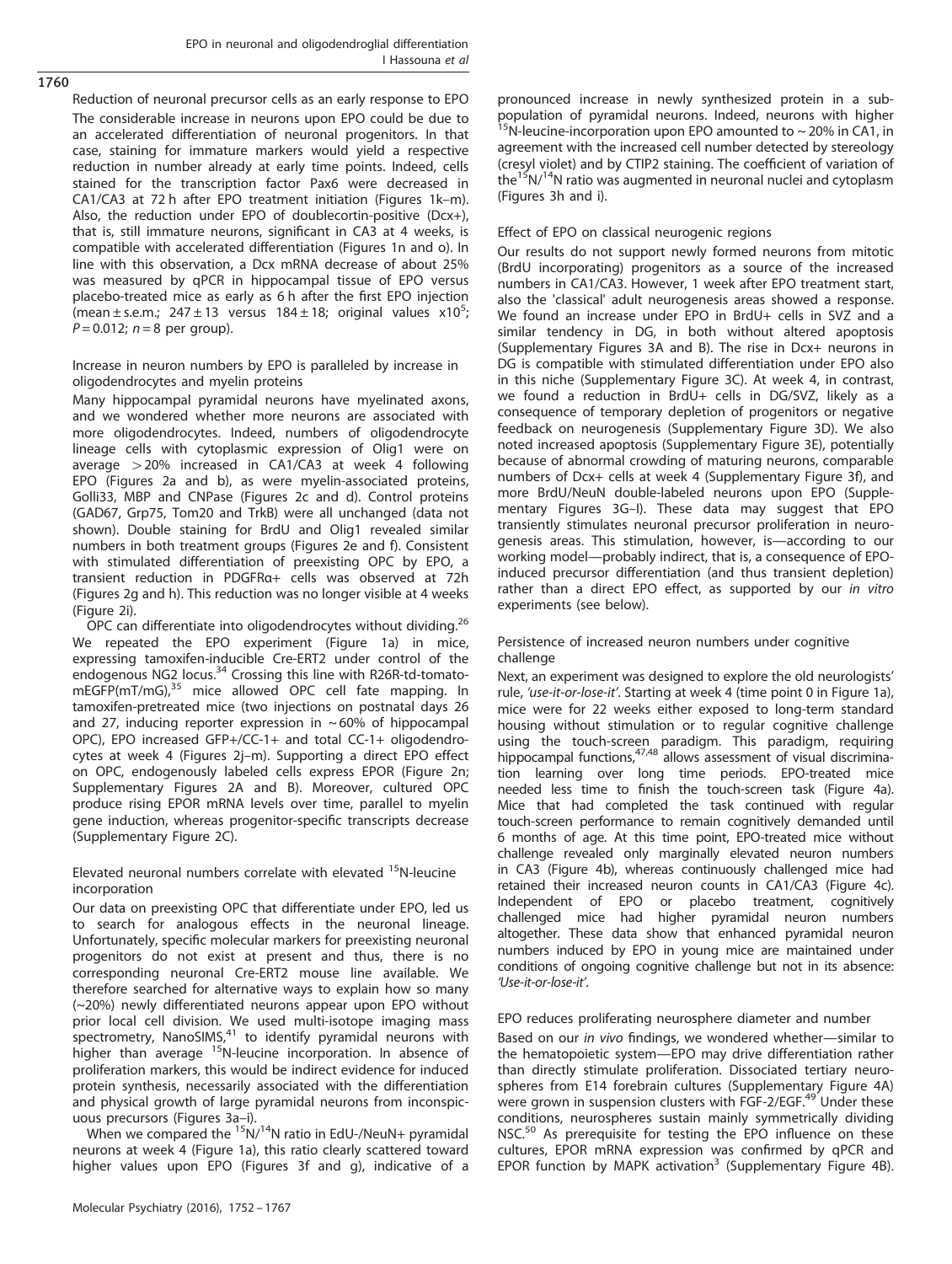<span id="page-9-0"></span>After 144h of EPO exposure, a decrease in total number and average diameter of neurospheres substantiated an inhibitory EPO effect on NSC proliferation ([Figures 5a](#page-10-0)–c).

Neurospheres respond to EPO with accelerated differentiation Next, dissociated tertiary neurospheres were plated in serum-free medium and treated with EPO or placebo (Supplementary Figure 4C).



Figure 3. <sup>15</sup>N-leucine incorporation in CA1 pyramidal neurons evaluated by nanoscopic secondary ion mass spectrometry (NanoSIMS). (a) Overview of the hippocampus showing dense proliferation signals (EdU) in the dentate gyrus. The white square illustrates the EdU signalfree area in the pyramidal layer, analyzed by NanoSIMS. (**b** and c) Illustration of samples following placebo treatment; (**d**, **e** and **e**') Illustration<br>of samples following erythropoietin (EPO) treatment; arrows in **e**' e' denote 'control' signal in cytoplasmic regions of older neurons. (f and g) Scatter plots of <sup>15</sup>N/<sup>14</sup>N ratios in pyramidal neurons in both treatment groups. (h and i) Coefficient of variation of  $15N/14N$  ratios in cytoplasm and nuclei of pyramidal neurons ( $n=3$  for both groups). All bar graphs are shown as mean  $\pm$  s.e.m.; \*\*P < 0.01 (unpaired two-tailed t-test).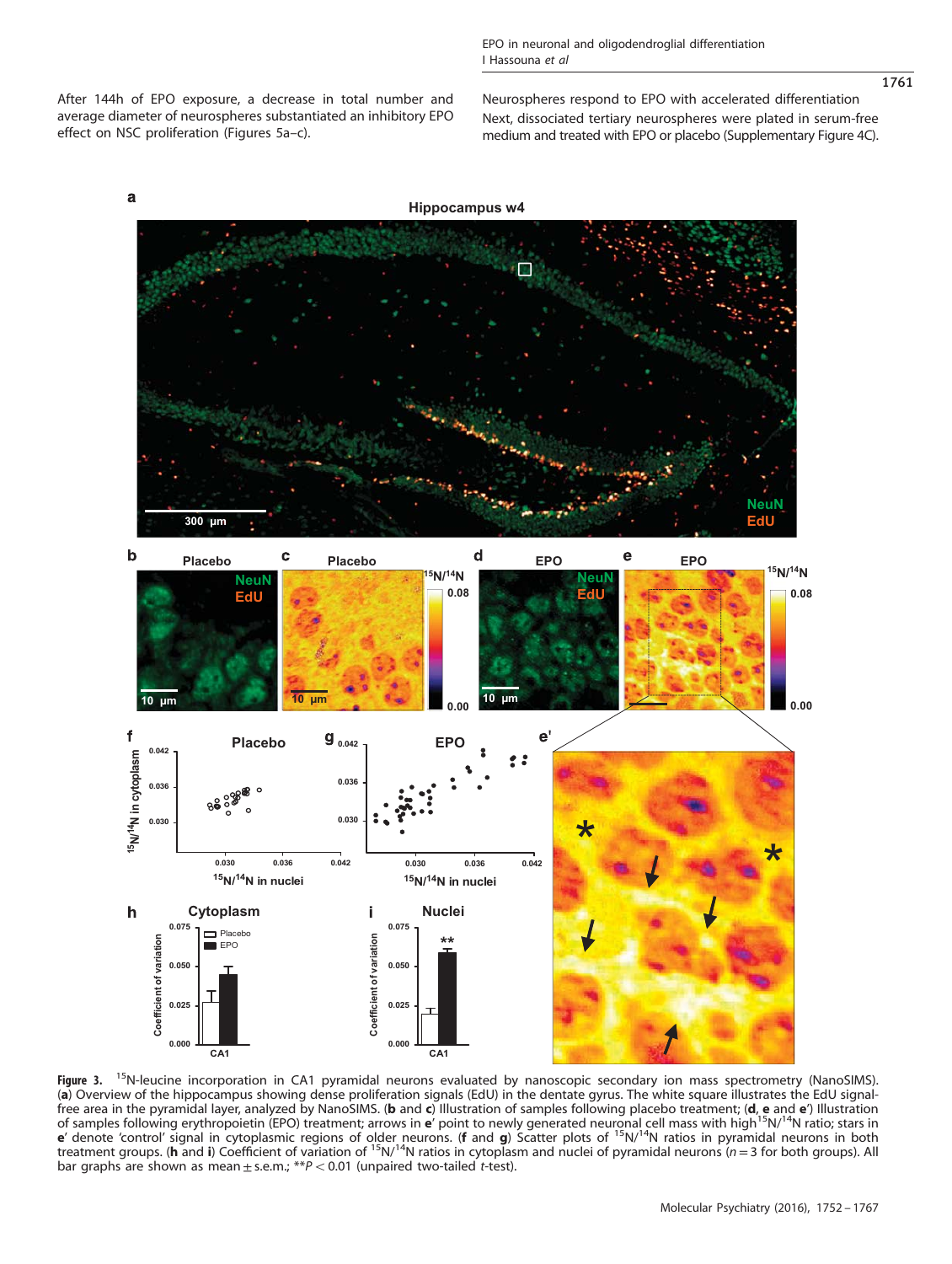<span id="page-10-0"></span>Again, EPOR mRNA expression and functionality were documented (Supplementary Figure 4D). Sox9, ND1, Dcx, MAP2, GFAP and S100B were used as differentiation markers on mRNA level. Compared with placebo (Supplementary Figure 4E; Supplementary Table 2), Sox9 and ND1 strongly and lastingly



Figure 4. Use-it-or-lose-it experiment. (a) Long-term learning curve in the touch-screen visual discrimination task showing significantly earlier task completion of erythropoietin (EPO)-treated mice (placebo  $n = 11$  and EPO  $n = 10$ , log-rank (Mantel–Cox) test). (b and c) Pyramidal neuron counts obtained by stereological counting at 6 months of age (4 months after cessation of EPO/placebo treatment) in mice without ( $n = 10$  in case of CA1 for both groups, and  $n=9$  and  $n=10$  in case of CA3 for placebo and EPO groups, respectively) (b) or with  $(n = 11)$  for placebo, for EPO  $n=8$  and  $n=9$  in CA1 and CA3, respectively) (c) continuous cognitive challenge using touch-screen. All bar graphs shown as mean  $\pm$  s.e.m. (all analyses unpaired one-tailed t-tests).

decreased after EPO (Figures 5d and e; Supplementary Table 3), as did the Dcx/MAP2 ratio, pointing to accelerated neuronal differentiation (Figure 5f; Supplementary Table 3). The decreased Sox9 expression was further confirmed on protein level at the 96 h time point (Figure 5d). GFAP and S100B increased, consistent with enhanced glial cell numbers paralleling the progression of neuronal differentiation (Figures 5g and h; Supplementary Table 3).<sup>[51](#page-14-0)</sup> Neurosphere culture composition, cell death and total cell number are presented in Supplementary Figures 4F–H.

Candidate mediator of EPO effects on neural precursors: miR124 Transcription factor Sox9 and microRNA miR124 are critical for the homeostasis of differentiation and proliferation in adult neurogen-<br>esis and functionally connected;<sup>52,53</sup> miR124 is increased during differentiation and elevated in type A neuroblasts after transition<br>from amplifying type C cells.<sup>54</sup> We asked whether changes in miR124 expression occur also under EPO. Indeed, miR124 was upregulated in NSC 6 h after EPO addition (Figure 5i). Importantly, the EPO-mediated reduction in neurosphere numbers was prevented upon miR124 knockdown (Figures 5b and j). Increased miR124 expression was also found in hippocampus of 28-day-old mice, 6h after a single i.p. injection of EPO (Figure 5k). Thus, EPO may act on neurodifferentiation at least partially via miR124.

E17 hippocampal neurons exposed to EPO show rapid shifts in neural differentiation marker expression

Neurosphere cultures contain mainly early precursor cells, with a small fraction differentiating into neurons (Supplementary Figure 4F). Therefore, we studied E17 hippocampal neuron cultures (E17-HCC) to explore the EPO influence on cells at a more advanced differentiation stage (Supplementary Figure 5A). EPOR mRNA expression and functionality were proven (Supplementary Figure 5B). Comparable to neurospheres, Sox9 mRNA was rapidly upregulated upon EPO and declined thereafter (Supplementary Figures 5C and D; Supplementary Table 5). ND1 (Supplementary Figure 5E) and Dcx/MAP2 decreased as well (Supplementary Figure 5F; Supplementary Table 5). Dcx/MAP2 decrease was confirmed on protein level by immunocytochemistrybased integrated density (Supplementary Figures 5G and H). GFAP and S100B in E17-HCC responded to EPO with short-lived decrease (Supplementary Figures 5I and J; Supplementary Table 5). Culture composition, cell death and total cell number were unchanged (Supplementary Figures 5K–M).

EPO-induced differentiation provokes earlier maturation of neurons

To explore effects on synapse maturation, E17-HCC were treated with EPO/placebo 0.3 h after seeding and analyzed on day 8, when

Figure 5. Erythropoietin (EPO) effects on proliferation and differentiation of E14 forebrain neurospheres and role of miR124; (a-c) Quaternary E14 forebrain neurospheres cultured under proliferating conditions: histogram showing total number (a) and number by diameter ( $n=4$  per group, paired two-tailed t-test) (b) of quaternary neurospheres at 144 h after EPO/placebo ( $n = 4$  per group, paired two-tailed t-test). (c) Phase contrast image of neurospheres. (d-j) Quaternary E14 forebrain neurospheres cultured under differentiating conditions: (d-h) qPCR/western blot results of differentiation markers. EPO-induced changes are expressed as % difference from placebo at the respective time point. Compare Supplementary Table 3. (d) Early neural marker Sox9, shown at mRNA level (0.3 h:  $n = 5$ , 24 h:  $n = 5$ , 96 h:  $n = 5$ , 168 h:  $n = 6$ , paired two-tailed t-test per time point), as well as protein level  $(n=3$  per group, paired two-tailed t-test per time point) together with a sample western blot. (e) Early neural marker ND1 (0.3 h:  $n = 6$ , 24 h:  $n = 6$ , 96 h:  $n = 5$ , 168 h:  $n = 6$ , paired two-tailed t-test per time point). (f) Dcx/MAP2 ratio (0.3 h:  $n = 6$ , 24 h:  $n = 10$ , 96 h:  $n = 9$ , 168 h:  $n = 6$ , paired two-tailed t-test per time point). (g and h) GFAP (0.3 h:  $n = 7$ , 24 h:  $n = 7$ , 96 h:  $n=6$ , 168 h:  $n=7$ , paired two-tailed t-test per time point) and S100B (0.3 h:  $n=6$ , 24 h:  $n=11$ , 96 h:  $n=9$ , 168h:  $n=6$ , paired two-tailed t-test per time point). (i and j) miR124 expression and consequence of miR124 knockdown in proliferating neurospheres: (i) miR124 expression in proliferating neurospheres at 6h after addition of EPO/placebo ( $n=8$  per group, paired two-tailed t-test). (j) Neurospheres with diameter 4100 μm at 96h after addition of EPO/placebo to neurospheres transfected with miR124 antisense (AS) or scrambled sense (control) oligos  $(n=4$  per group, paired one-tailed t-test). (k) miR124 expression in hippocampus of 28 day-old mice 6h after treatment with EPO/placebo  $(n=8)$  per group, unpaired one-tailed t-test). All n-numbers given for the in vitro data are derived from biological replicates, that is, independent cell preparations. All bar graphs are shown as mean  $\pm$  s.e.m.; \*P < 0.05, \*\*P < 0.01, \*\*\*P < 0.001.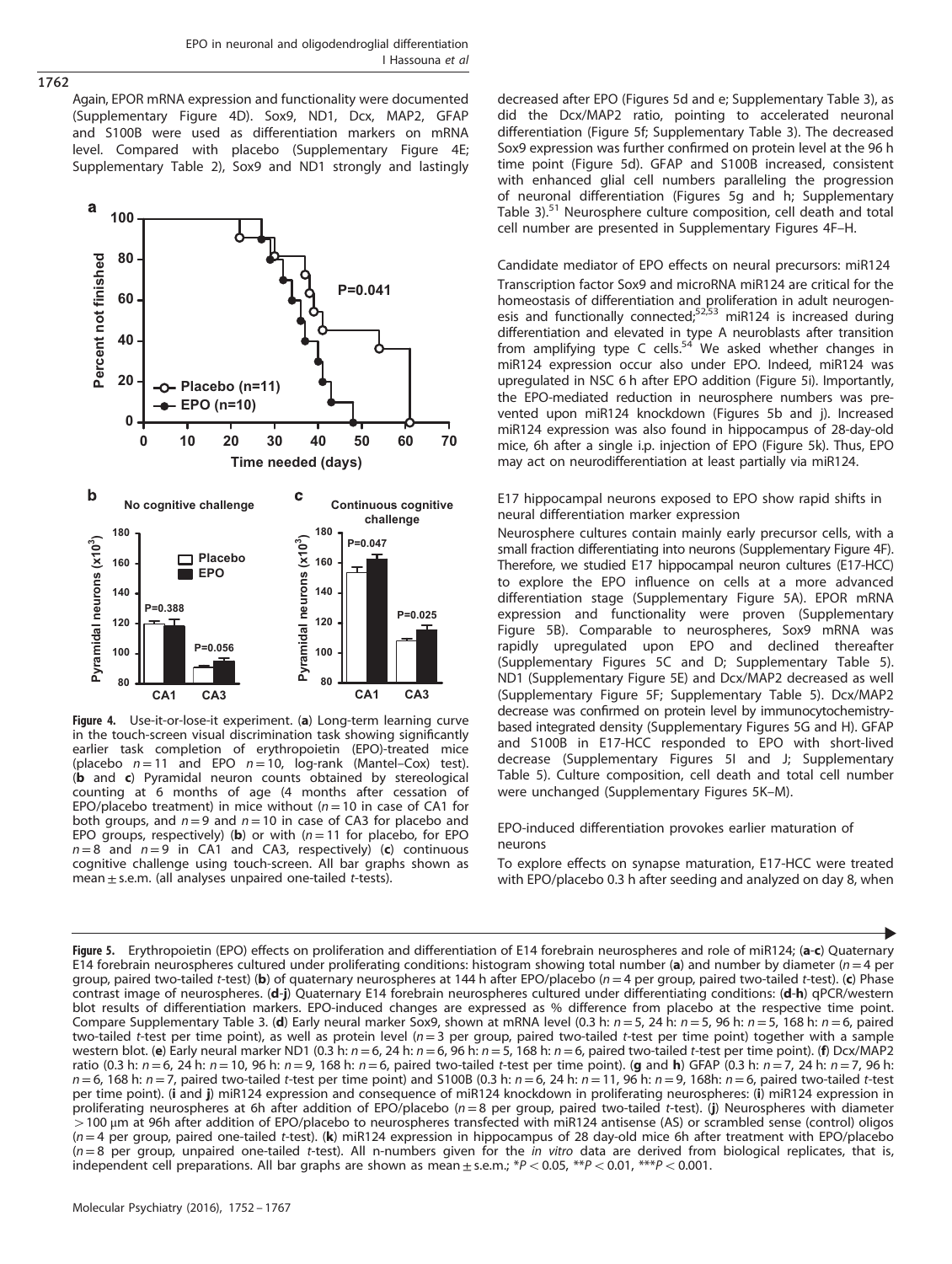first excitatory synapses are formed.<sup>[55](#page-14-0)</sup> As biochemical indicators of synapse maturation/synaptic activity, we used synaptotagmin I (SytI) and synapsin I (SynI). Antibodies against the luminal domain of SytI were used previously to examine the exo-endocytotic recycling of synaptic vesicles and reflect the number of exocytotic events. $55$  Cells were quadruply stained [\(Figure 6a](#page-12-0)).<sup>[43](#page-14-0)</sup> [Figure 6b](#page-12-0) illustrates the progressed differentiation at d8, with Dcx expression fading and MAP2 dominating. The EPO effect is again reflected in the decreased Dcx/MAP2 ratio [\(Figure 6c](#page-12-0)). We stained for SynI and SytI ([Figures 6d and e](#page-12-0)) and created masks for both markers [\(Figure 6f](#page-12-0)). Their colocalization indicates active synapses<sup>[56](#page-14-0)</sup> [\(Figure 6f](#page-12-0), white spots) whereas SynI single positive puncta refer



1763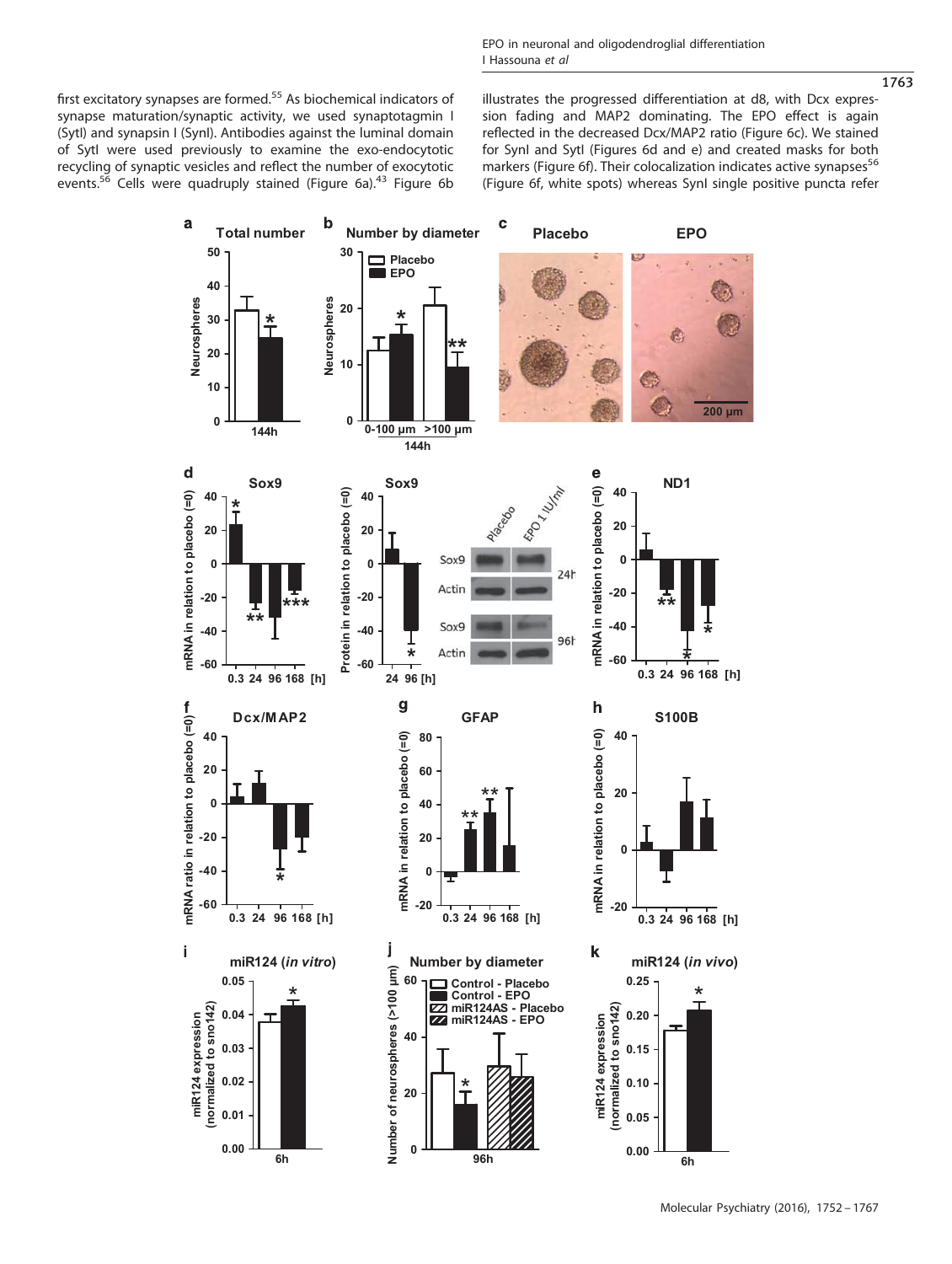EPO in neuronal and oligodendroglial differentiation I Hassouna et al



Figure 6. Effects of erythropoietin (EPO) on neuronal differentiation and maturation, determined by mean active area of synapses in E17-HCC. Neurons (d8) were quadruply stained for differentiation markers Dcx and MAP2 and activity markers Synaptotagmin I (SytI) and Synapsin I  $(SynI)$  ( $n=8$ ). Staining was analyzed by confocal microscopy. (a) The protocol includes three sequential scans with fixed emission windows (orange) with different excitation wave length. Excitation (dashed line) and emission (solid line) spectra are shown for each fluorescent dye, Alexa Fluor 488 (MAP2, green), Alexa Fluor 546 (SynI, blue), Alexa Fluor 594 (SytI, red) and Alexa Fluor 633 (Dcx, black). 4,6-Diamidino-2 phenylindole (DAPI) fluorescence was determined using an additional excitation at 406 nm. (b) Unmixed confocal picture showing differentiation markers Dcx (red), MAP2 (green) and DAPI (blue). (c) Quantification of the integrated density of Dcx and MAP2 presented as ratio ( $n=8$  per group, paired one-tailed t-test). (d) Unmixed confocal picture showing SytI (green) and SynI (red). (e) Higher magnification of the square mark of picture d, showing single stained dots for SytI (green, arrowhead), single stained dots for SynI (red, star) and colocalized dots (yellow, arrow). (f) Masked images for analyzing the number and area of SytI (green, arrowhead), SynI (red, star) and colocalized (white, arrow) dots. (q) Quantification of the mean overlapping (colocalized) area as mean active area (white spots in  $f, n = 8$  per group, paired twotailed t-test). All n-numbers given are derived from biological replicates, that is, independent cell preparations. All bar graphs are shown as mean  $\pm$  s.e.m.;  $*P < 0.05$ .

to inactive synapses (Figure 6f, red spots). The size of the colocalized area (active area, white spots) was taken as a measure of synaptic activity. Whereas we found no change in the number of active synapses (data not shown), an increase in mean active area per spot was detected (Figure 6g), indicating progressed neuronal maturation under EPO.

# **DISCUSSION**

<span id="page-12-0"></span>1764

We report here the unexpected observation that a 3-week systemic administration of EPO, known to cross the blood–brain barrier,<sup>[2](#page-13-0)[,12](#page-14-0),[57](#page-14-0)</sup> induced a ~20% increase in CA1/CA3 neurons and oligodendrocytes in young mice. We ruled out local proliferation of neural precursor cells and antiapoptotic effects of  $EPO^{1,2}$  $EPO^{1,2}$  $EPO^{1,2}$  as underlying mechanisms. Conversely, we found a decrease in BrdUpositive and an increase in apoptotic cells, compatible with depletion of local precursors and death of a subset of newly generated (supernumerary) neurons. However, the concept of 'preexisting neuronal precursors' is at variance with the conventional view of adult neurogenesis, as opposed to preexisting oligodendrocyte precursors, which are widely accepted.<sup>[26](#page-14-0)</sup> We are certainly aware of open experimental questions that preclude final conclusions at this stage, but we will discuss our data in a 'working model' to help guiding future research. This working model is novel and, if confirmed by other labs, the underlying concept of adult neurogenesis without entering cell cycle may be reminiscent of adult OPC that can also trans-differentiate without proliferation. Both could be of major significance for rapid regenerative processes in the brain.

For proof-of-concept that the elevated number of oligodendrocytes upon EPO is derived from preexisting OPC, we used mice expressing an inducible oligodendrocyte lineage marker, the tamoxifen-inducible Cre-ERT2 gene<sup>[58](#page-14-0)</sup> under control of the endogenous NG2 promoter.<sup>[34](#page-14-0)</sup> Indeed, we found increased numbers of labeled oligodendrocytes at 4 weeks after initiation of EPO treatment. Unfortunately, specific molecular markers for genetically targeting analogous neuronal precursor stages remain to be defined and Cre-ERT2 tools to be developed. We therefore used advanced mass spectroscopy, NanoSIMS, $41$  to support the possibility that  $\sim$  20% of CA1/CA3 neurons (as detected by stereology and CTIP2 staining) were newly generated. Intriguingly, we found exactly this percentage of neurons in CA1 with highly elevated <sup>15</sup>N-leucine incorporation upon EPO in absence of proliferation markers. This finding is indeed consistent with enhanced protein synthesis underlying the growth of newly differentiated pyramidal neurons from preexisting postmitotic local precursors. Future studies will have to address whether similar results can be obtained in other central nervous system regions.

Complementing the pivotal work of many groups on adult neurogenesis in distinct regions of the brain, such as DG and SVZ, for example, see refs 21–[25,52,59](#page-14-0), our findings have led us to a working model, in which we discuss the postnatal delivery of new functional neurons and oligodendrocytes in the hippocampus from a pool of local precursors, outside the 'classical' neurogenic regions. In this working model, migration of precursors from DG/ SVZ to the hippocampus, as induced in disease states, for example, see refs 60–[62](#page-14-0), may ultimately replenish this pool. Interestingly, using a nestin-GFP reporter mouse, a population of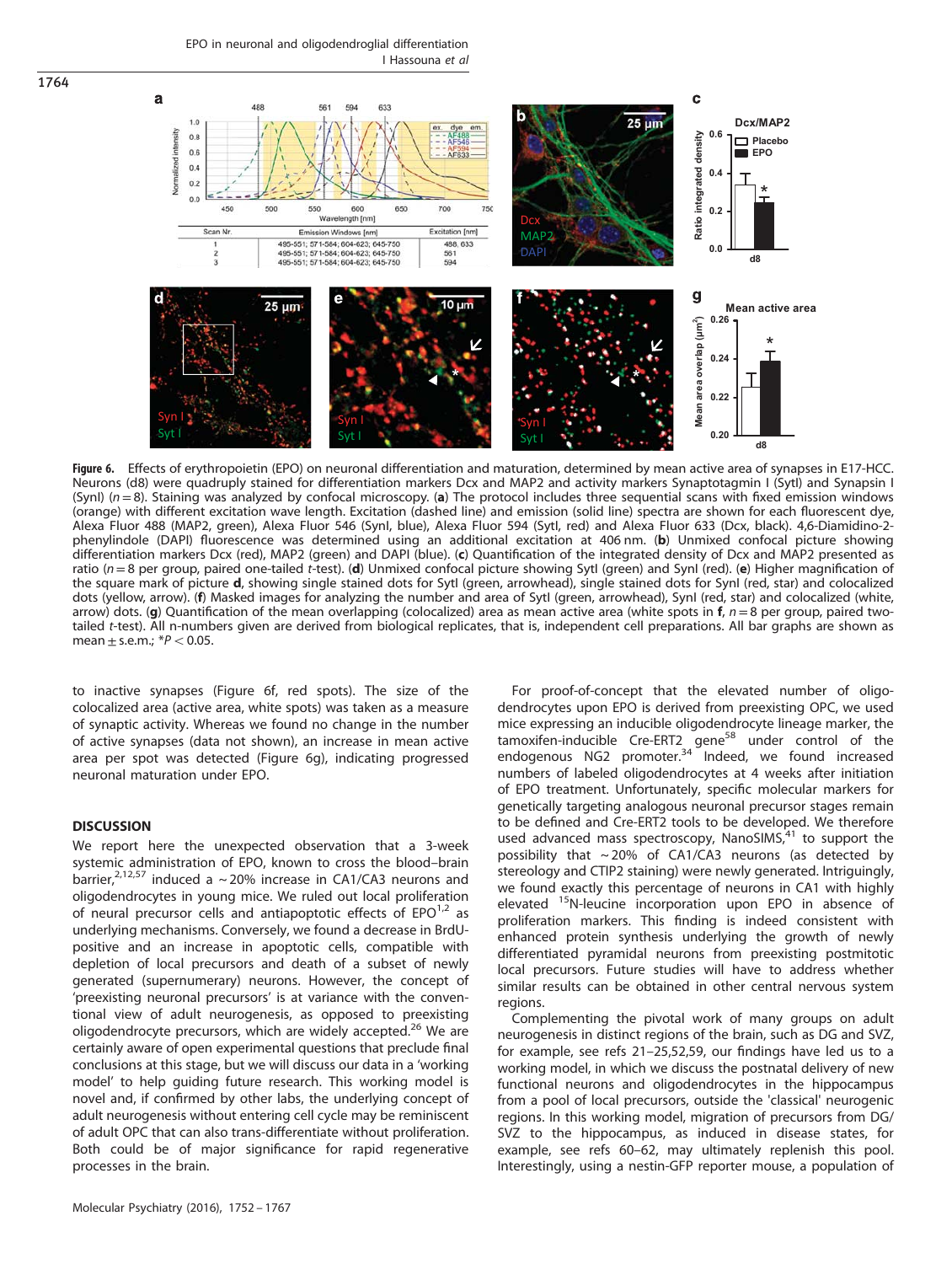<span id="page-13-0"></span>bipolar cells was identified in CA1 that did not incorporate BrdU and was negative for GFAP, S100B and Dcx. These cells were traced back to the corpus callosum alveus, a region dorsal of CA1/CA3, where neuronal stem cells have also been extracted  $from.63,64$  $from.63,64$  $from.63,64$  $from.63,64$ 

In connection with disease models, EPO treatment was associated with increased numbers of BrdU+ cells in DG and SVZ.<sup>[16,17](#page-14-0)</sup> This fact and also the timing when BrdU+ cells were found enhanced are in good agreement with our data. Even the observation of a decrease in BrdU+ cells in neurogenic areas at week 4 as described here was similarly noted before, but understood as lacking long-term effects of EPO on adult neurogenesis.[16](#page-14-0) The conclusions drawn by others that EPO stimulates neuroproliferation, however, are not supported here. In contrast, we interpret our findings not (or only to a limited degree) as direct effects of EPO on neuroproliferation but rather as feedback signaling of differentiating neurons to proliferating progenitors. For example, the mere depletion of neuroblasts (by EPO stimulated differentiation) could release the reported GABA brake on stem cell proliferation.<sup>[65,66](#page-15-0)</sup>

In neural stem cells (E14-NSC) and hippocampal cultures (E17-HCC), we found evidence for EPO-induced differentiation/ maturation rather than proliferation. These findings are a major supportive argument for the validity of our working model, and as such a central part of the present work. Although the cultures differ in their differentiation state, EPO apparently targets the same transcription factors, Sox9 and ND1. Similar findings on differentiation of secondary NSC were reported previously,<sup>[17](#page-14-0)</sup> whereas discrepant results were seen using unphysiologically high doses, for example, Chen et al.<sup>[67](#page-15-0)</sup> Importantly, miR124, known to regulate Sox9<sup>[52,53](#page-14-0)</sup> and drive neuronal differentiation at the expense of proliferation, is shown here to be stimulated by EPO and mediate its inhibitory effect on neurosphere number/ diameter. Clearly, the increase in miR124 upon EPO in vivo and in vitro is small but consistent. Notably, the growing literature on microRNAs in the brain indicates that even relatively small changes in their levels can have substantial impact on cellular function.<sup>[68,69](#page-15-0)</sup>

The presently lacking information on further brain areas, for example, cortex or cerebellum, female gender, other species or older age at EPO treatment still limits the generalizability of our findings. Nevertheless, our MRI data showing hippocampal enlargement were obtained from 15-week-old male mice, that is, from animals where EPO administration had started at 11 (instead of 4) weeks of age. We note that similar volume increases of hippocampal CA1/CA3 subfields were reported recently by high-resolution MRI following EPO treatment in human patients.<sup>[11](#page-14-0)</sup> This clinical observation is in perfect agreement with our findings in healthy young mice and may point to the relevance of EPO for neurogenesis also in advanced adulthood and across species.

Exploring how EPO acts on cognition, we presumably 'tapped' into a physiological system of neuronal (re)generation from local precursors that can be pharmacologically manipulated with recombinant human EPO. One important explanation why this novel type of postnatal neurogenesis has escaped detection in the past is the astonishing finding that it occurs in absence of mitotic cell division. Thus, it cannot be captured by incorporation of BrdU, tritiated thymidine, or retroviral labeling strategies, classical tools in the field. $23$  The second reason for detecting this type of neurogenesis by serendipity is that we have enhanced the underlying transition of resident precursor cells to mature neurons and oligodendrocytes by EPO. If this type of postnatal neurogenesis and gliogenesis is likewise present in untreated mice, it may also occur at a low rate for continuous on-demand delivery of neurons, which cannot easily be demonstrated by absolute cell counts. First support for this hypothesis is the increase in pyramidal CA1/CA3 neurons upon long-term cognitive challenge, with and without EPO.

In conclusion, our data provide a working model for the cellular basis of so far unexplained but consistent clinical findings that EPO improves cognition in mouse and man. Specifically, we note the possibility that neurons can be generated rapidly, that is, without entering S-phase, and also outside the 'classical' neurogenesis areas, that is, from inconspicuous local precursors that may have been overlooked. A conceptually similar scenario was proven here for oligodendrocytes, demonstrating that their adult precursors (NG2 cells) $27,29,30$  $27,29,30$  $27,29,30$  $27,29,30$  can more efficiently differentiate under EPO without proliferation. Functionality of the newly generated neurons is suggested by enhanced long-term potentia-tion in Schaffer collateral CA1 synapses<sup>[7](#page-14-0)</sup> and by faster learning in the touch-screen setup as shown here, and of newly generated oligodendrocytes by enhanced myelin protein expression. Given these findings, the upregulation of EPO and EPOR in the injured brain is intriguing.<sup>2[,6](#page-14-0)</sup> But independent of its role in central nervous system regeneration, our observations add a new layer of complexity to postnatal neurogenesis.

#### CONFLICT OF INTEREST

HE has submitted/holds user patents for EPO in stroke, schizophrenia and MS. The remaining authors declare no conflict of interest.

# ACKNOWLEDGMENTS

This study was supported by the Max Planck Society, the DFG Research Center for Nanoscale Microscopy and Molecular Physiology of the Brain (CNMPB), a DFG grant to TD (Da 208/12-1), and the Interdisciplinary Center for Clinical Research (IZKF), University of Würzburg (TP D103; TP N229). The research stay of Maria Florencia Rossetti was supported by the Fundación Bunge y Born, Argentina. We thank Barbara Gado for expert technical assistance in maintenance and preparation of cell lysates of NSC cultures. The authors are indebted to Michael Frotscher, MD, PhD, ZMNH— University of Hamburg, to Gerd Kempermann, MD, CRT-Technical University of Dresden, and to Irmgard Amrein, PhD, University of Zürich, Switzerland, for critical reading of the manuscript and highly appreciated feedback and advice.

#### AUTHOR CONTRIBUTIONS

HE developed the study concept and design, supported in respective parts by A-LS, K-AN, EN, SOR and TD. IH and CO performed all stereological and ex vivo confocal analysis, partly guided by MM. SS conducted histological staining and, together with NH, western blot analyses. DW, MFR and ED conducted and analyzed the touch-screen trial. CO, IH, LW, ICV, KK and CH were responsible for the NanoSIMS experiment, guided and supervised by SOR. LW, with the help of KH, performed essentially all the work on E17 hippocampal cultures as well as all biochemical analyses of E14-NSC cultures. RAN, MM, AZ and EN were involved in experimental design and analysis of quadruple-stained neuronal cultures. NO performed culture work and bioassays on E14-NSC. LF together with NO stained and counted NSC cultures. SB performed MRI analysis. RAN, TD, MD, AZ, SG, K-AN and EN gave input to data analysis and interpretation. HE and K-AN wrote the manuscript. HE and A-LS had full access to all data in the study and take responsibility for the integrity of the data and the accuracy of analyses. All authors have seen and approved the manuscript.

# **REFERENCES**

- 1 Brines M, Cerami A. Emerging biological roles for erythropoietin in the nervous system. Nat Rev Neurosci 2005; 6: 484–494.
- 2 Sirén AL, Fasshauer T, Bartels C, Ehrenreich H. Therapeutic potential of erythropoietin and its structural or functional variants in the nervous system. Neurotherapeutics 2009; 6: 108–127.
- 3 Ehrenreich H, Hasselblatt M, Knerlich F, von Ahsen N, Jacob S, Sperling S et al. A hematopoietic growth factor, thrombopoietin, has a proapoptotic role in the brain. Proc Natl Acad Sci USA 2005; 102: 862–867.
- 4 Digicaylioglu M, Bichet S, Marti HH, Wenger RH, Rivas LA, Bauer C et al. Localization of specific erythropoietin binding sites in defined areas of the mouse brain. Proc Natl Acad Sci USA 1995; 92: 3717–3720.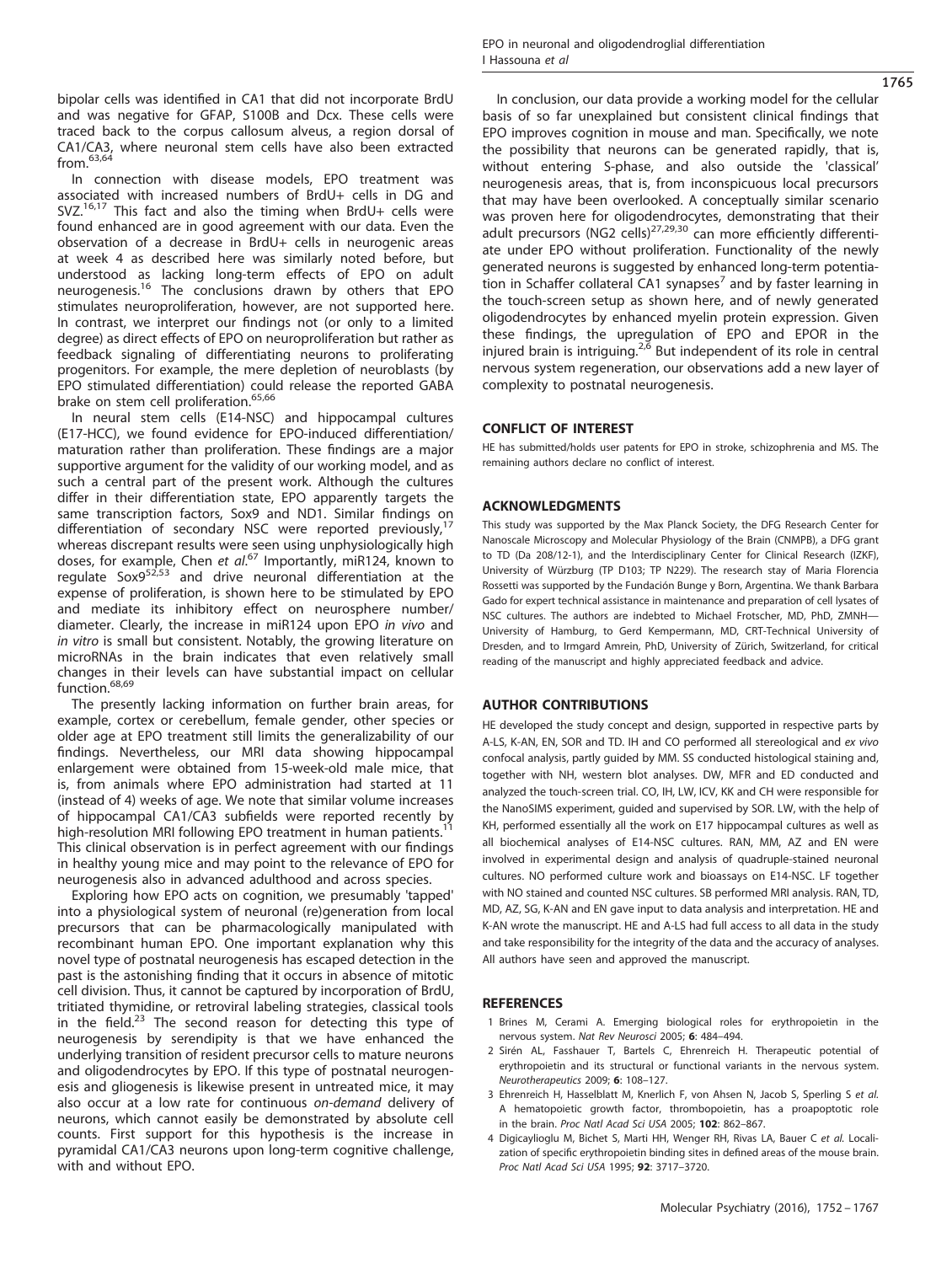- <span id="page-14-0"></span>1766
- 5 Marti HH, Wenger RH, Rivas LA, Straumann U, Digicaylioglu M, Henn V et al. Erythropoietin gene expression in human, monkey and murine brain. Eur J Neurosci 1996; 8: 666–676.
- 6 Ott C, Martens H, Hassouna I, Oliveira B, Erck C, Zafeiriou MP et al. Widespread expression of erythropoietin receptor in brain and its induction by injury. Mol Med 2015 (in press).
- 7 Adamcio B, Sargin D, Stradomska A, Medrihan L, Gertler C, Theis F et al. Erythropoietin enhances hippocampal long-term potentiation and memory. BMC Biol 2008; 6: 37.
- 8 Miskowiak K, O'Sullivan U, Harmer CJ. Erythropoietin enhances hippocampal response during memory retrieval in humans. J Neurosci 2007; 27: 2788–2792.
- 9 Ehrenreich H, Fischer B, Norra C, Schellenberger F, Stender N, Stiefel M et al. Exploring recombinant human erythropoietin in chronic progressive multiple sclerosis. Brain 2007; 130: 2577–2588.
- 10 Wustenberg T, Begemann M, Bartels C, Gefeller O, Stawicki S, Hinze-Selch D et al. Recombinant human erythropoietin delays loss of gray matter in chronic schizophrenia. Mol Psychiatry 2011; 16: 21.
- 11 Miskowiak KW, Vinberg M, Macoveanu J, Ehrenreich H, Koster N, Inkster B et al. Effects of erythropoietin on hippocampal volume and memory in mood disorders. Biol Psychiatry 2014; 78: 270–277.
- 12 Ehrenreich H, Degner D, Meller J, Brines M, Behe M, Hasselblatt M et al. Erythropoietin: a candidate compound for neuroprotection in schizophrenia. Mol Psychiatry 2004; 9: 42–54.
- 13 Ehrenreich H, Hinze-Selch D, Stawicki S, Aust C, Knolle-Veentjer S, Wilms S et al. Improvement of cognitive functions in chronic schizophrenic patients by recombinant human erythropoietin. Mol Psychiatry 2007; 12: 206–220.
- 14 Leist M, Ghezzi P, Grasso G, Bianchi R, Villa P, Fratelli M et al. Derivatives of erythropoietin that are tissue protective but not erythropoietic. Science 2004; 305: 239–242.
- 15 Sargin D, El-Kordi A, Agarwal A, Muller M, Wojcik SM, Hassouna I et al. Expression of constitutively active erythropoietin receptor in pyramidal neurons of cortex and hippocampus boosts higher cognitive functions in mice. BMC Biol 2011; 9: 27.
- 16 Ransome MI, Turnley AM. Systemically delivered erythropoietin transiently enhances adult hippocampal neurogenesis. J Neurochem 2007; 102: 1953–1965.
- 17 Shingo T, Sorokan ST, Shimazaki T, Weiss S. Erythropoietin regulates the in vitro and in vivo production of neuronal progenitors by mammalian forebrain neural stem cells. J Neurosci 2001; 21: 9733–9743.
- 18 Tsai PT, Ohab JJ, Kertesz N, Groszer M, Matter C, Gao J et al. A critical role of erythropoietin receptor in neurogenesis and post-stroke recovery. J Neurosci 2006; 26: 1269–1274.
- 19 Leconte C, Bihel E, Lepelletier FX, Bouet V, Saulnier R, Petit E et al. Comparison of the effects of erythropoietin and its carbamylated derivative on behaviour and hippocampal neurogenesis in mice. Neuropharmacology 2011; 60: 354–364.
- 20 Hattangadi SM, Wong P, Zhang L, Flygare J, Lodish HF. From stem cell to red cell: regulation of erythropoiesis at multiple levels by multiple proteins, RNAs, and chromatin modifications. Blood 2011; 118: 6258–6268.
- 21 Altman J, Das GD. Autoradiographic and histological evidence of postnatal hippocampal neurogenesis in rats. J Comp Neurol 1965; 124: 319-335.
- 22 Aimone JB, Li Y, Lee SW, Clemenson GD, Deng W, Gage FH. Regulation and function of adult neurogenesis: from genes to cognition. Physiol Rev 2014; 94: 991–1026.
- 23 Gould E. How widespread is adult neurogenesis in mammals? Nat Rev Neurosci 2007; 8: 481–488.
- 24 Kaplan MS, Hinds JW. Neurogenesis in the adult rat: electron microscopic analysis of light radioautographs. Science 1977; 197: 1092–1094.
- 25 Rakic P. Adult neurogenesis in mammals: an identity crisis. J Neurosci 2002; 22: 614–618.
- 26 Hughes EG, Kang SH, Fukaya M, Bergles DE. Oligodendrocyte progenitors balance growth with self-repulsion to achieve homeostasis in the adult brain. Nat Neurosci 2013; 16: 668–676.
- 27 Kang SH, Fukaya M, Yang JK, Rothstein JD, Bergles DE. NG2+ CNS glial progenitors remain committed to the oligodendrocyte lineage in postnatal life and following neurodegeneration. Neuron 2010; 68: 668–681.
- 28 Morrens J, Van Den Broeck W, Kempermann G. Glial cells in adult neurogenesis.  $Gliq$  2012; 60: 159–174
- 29 Nishiyama A, Komitova M, Suzuki R, Zhu X. Polydendrocytes (NG2 cells): multifunctional cells with lineage plasticity. Nat Rev Neurosci 2009; 10: 9–22.
- 30 Richardson WD, Young KM, Tripathi RB, McKenzie I. NG2-glia as multipotent neural stem cells: fact or fantasy? Neuron 2011; 70: 661–673.
- 31 Leuner B, Gould E, Shors TJ. Is there a link between adult neurogenesis and learning? Hippocampus 2006; 16: 216–224.
- 32 Deng W, Aimone JB, Gage FH. New neurons and new memories: how does adult hippocampal neurogenesis affect learning and memory? Nat Rev Neurosci 2010; 11: 339–350.
- 33 Burke SN, Barnes CA. Neural plasticity in the ageing brain. Nat Rev Neurosci 2006; 7: 30–40.
- 34 Huang W, Zhao N, Bai X, Karram K, Trotter J, Goebbels S et al. Novel NG2-CreERT2 knock-in mice demonstrate heterogeneous differentiation potential of NG2 glia during development. Glia 2014; 62: 896-913.
- 35 Muzumdar MD, Tasic B, Miyamichi K, Li L, Luo L. A global double-fluorescent Cre reporter mouse. Genesis 2007; 45: 593–605.
- 36 Breunig JJ, Arellano JI, Macklis JD, Rakic P. Everything that glitters isn't gold: a critical review of postnatal neural precursor analyses. Cell Stem Cell 2007; 1: 612–627.
- 37 Izquierdo A, Wiedholz LM, Millstein RA, Yang RJ, Bussey TJ, Saksida LM et al. Genetic and dopaminergic modulation of reversal learning in a touchscreenbased operant procedure for mice. Behav Brain Res 2006; 171: 181–188.
- 38 Hagemeyer N, Boretius S, Ott C, Von Streitberg A, Welpinghus H, Sperling S et al. Erythropoietin attenuates neurological and histological consequences of toxic demyelination in mice. Mol Med 2012; 18: 628–635.
- 39 Keuker JI, Vollmann-Honsdorf GK, Fuchs E. How to use the optical fractionator: an example based on the estimation of neurons in the hippocampal CA1 and CA3 regions of tree shrews. Brain Res Protoc 2001; 7: 211–221.
- 40 West MJ, Gundersen HJ. Unbiased stereological estimation of the number of neurons in the human hippocampus. J Comp Neurol 1990; 296: 1–22.
- 41 Saka SK, Vogts A, Krohnert K, Hillion F, Rizzoli SO, Wessels JT. Correlated optical and isotopic nanoscopy. Nat Commun 2014; 5: 3664.
- 42 Ahlenius H, Kokaia Z. Isolation and generation of neurosphere cultures from embryonic and adult mouse brain. Methods Mol Biol 2010; 633: 241–252.
- 43 Neher RA, Mitkovski M, Kirchhoff F, Neher E, Theis FJ, Zeug A. Blind source separation techniques for the decomposition of multiply labeled fluorescence images. Biophys J 2009; 96: 3791–3800.
- 44 Sargin D, Hassouna I, Sperling S, Sirén AL, Ehrenreich H. Uncoupling of neurodegeneration and gliosis in a murine model of juvenile cortical lesion. Glia 2009; 57: 693–702.
- 45 Cohen J. Statistical Power Analysis for the Behavioral Sciences, 2 (edn). Lawrence Erlbaum Associates: Hillsdale, 1988.
- 46 Leid M, Ishmael JE, Avram D, Shepherd D, Fraulob V, Dolle P. CTIP1 and CTIP2 are differentially expressed during mouse embryogenesis. Gene Expr Patterns 2004; 4: 733–739.
- 47 Fidalgo C, Conejo NM, Gonzalez-Pardo H, Arias JL. Functional interaction between the dorsal hippocampus and the striatum in visual discrimination learning. J Neurosci Res 2012; 90: 715–720.
- 48 Lee AC, Yeung LK, Barense MD. The hippocampus and visual perception. Front Hum Neurosci 2012; 6: 91.
- 49 Reynolds BA, Rietze RL. Neural stem cells and neurospheres--re-evaluating the relationship. Nat Methods 2005; 2: 333–336.
- 50 Conti L, Pollard SM, Gorba T, Reitano E, Toselli M, Biella G et al. Niche-independent symmetrical self-renewal of a mammalian tissue stem cell. PLoS Biol 2005; 3: e283.
- 51 Pasca AM, Sloan SA, Clarke LE, Tian Y, Makinson CD, Huber N et al. Functional cortical neurons and astrocytes from human pluripotent stem cells in 3D culture. Nat Methods 2015; 12: 671–678.
- 52 Cheng LC, Pastrana E, Tavazoie M, Doetsch F. miR-124 regulates adult neurogenesis in the subventricular zone stem cell niche. Nat Neurosci 2009; 12: 399–408.
- 53 Scott CE, Wynn SL, Sesay A, Cruz C, Cheung M, Gomez Gaviro MV et al. SOX9 induces and maintains neural stem cells. Nat Neurosci 2010; 13: 1181–1189.
- 54 Papagiannakopoulos T, Kosik KS. microRNA-124: micromanager of neurogenesis. Cell Stem Cell 2009; 4: 375–376.
- 55 Grabrucker A, Vaida B, Bockmann J, Boeckers TM. Synaptogenesis of hippocampal neurons in primary cell culture. Cell Tissue Res 2009; 338: 333–341.
- 56 Matteoli M, Takei K, Perin MS, Sudhof TC, De Camilli P. Exo-endocytotic recycling of synaptic vesicles in developing processes of cultured hippocampal neurons. J Cell Biol 1992; 117: 849–861.
- 57 Brines ML, Ghezzi P, Keenan S, Agnello D, de Lanerolle NC, Cerami C et al. Erythropoietin crosses the blood-brain barrier to protect against experimental brain injury. Proc Natl Acad Sci USA 2000; 97: 10526–10531.
- 58 Indra AK, Warot X, Brocard J, Bornert JM, Xiao JH, Chambon P et al. Temporallycontrolled site-specific mutagenesis in the basal layer of the epidermis: comparison of the recombinase activity of the tamoxifen-inducible Cre-ER(T) and Cre-ER(T2) recombinases. Nucleic Acids Res 1999; 27: 4324–4327.
- 59 Encinas JM, Michurina TV, Peunova N, Park JH, Tordo J, Peterson DA et al. Divisioncoupled astrocytic differentiation and age-related depletion of neural stem cells in the adult hippocampus. Cell Stem Cell 2011; 8: 566–579.
- 60 Cayre M, Canoll P, Goldman JE. Cell migration in the normal and pathological postnatal mammalian brain. Prog Neurobiol 2009; 88: 41–63.
- Nakatomi H, Kuriu T, Okabe S, Yamamoto S, Hatano O, Kawahara N et al. Regeneration of hippocampal pyramidal neurons after ischemic brain injury by recruitment of endogenous neural progenitors. Cell 2002; 110: 429–441.
- 62 Schmidt W, Reymann KG. Proliferating cells differentiate into neurons in the hippocampal CA1 region of gerbils after global cerebral ischemia. Neurosci Lett 2002; 334: 153–156.